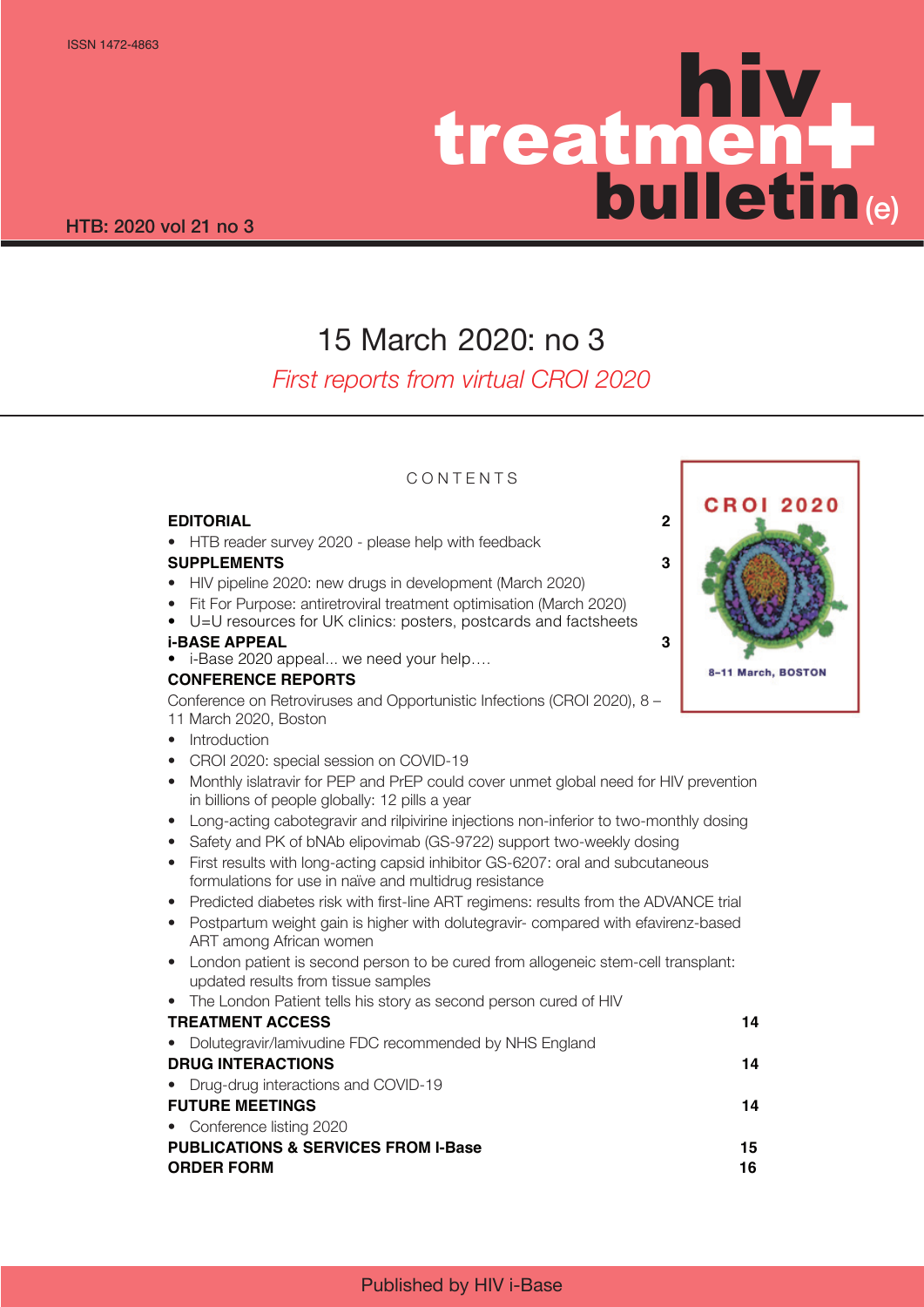## **h-tb**

#### HIV TREATMENT BULLETIN

HTB is published in electronic format by HIV i-Base. As with all i-Base publications, subscriptions are free and can be ordered using the form on the back page or directly online: http://www.i-Base.info or by sending an email to: subscriptions@i-Base.org.uk Editor: Simon Collins Contributing Editor: Polly Clayden

Medical consultants:

- Dr Tristan Barber, Royal Free Hospital, London. Dr Karen Beckerman, Albert Einstein College of Medicine, NY. Dr Sanjay Bhagani, Royal Free Hospital, London. Prof. Diana Gibb, Medical Research Council, London. Dr Gareth Hardy, PhD.
- Prof. Saye Khoo, University of Liverpool Hospital. Prof. Clive Loveday, ILVC, UK.
- Prof. James McIntyre, Chris Hani Baragwanath Hosp. S Africa. Dr Graeme Moyle, Chelsea & Westminster Hosp, London.
- Dr Stefan Mauss, Düsseldorf.
- Prof. Caroline Sabin, UCL Medical School, London.
- Dr Graham P Taylor, Imperial College, London.
- Dr Stephen Taylor, Birmingham Heartlands Hospital.
- Dr Gareth Tudor-Williams, Imperial College, London.
- Dr Edmund Wilkins, Manchester General Hospital..

HTB is a not-for-profit community publication. It reviews the most important medical advances related to clinical management of HIV including access to treatment. We compile comments to articles from consultant, author and editorial responses.

We encourage i-Base originated material to be reprinted for community use but copyright remains with HIV i-Base. A credit and link to the author, the HTB issue and the i-Base website is always appreciated. Copyright for other articles remains with the credited source. We thank other organisations for this use and encourage readers to visit the linked websites.

HIV i-Base receives educational grants from charitable trusts, individual donors and pharmaceutical companies. All editorial policies are strictly independent of funding sources.

#### **HIV i-Base, 107 The Maltings,**

**169 Tower Bridge Road, London, SE1 3LJ.** 

**T: +44 (0) 20 8616 2210.**

## **http://www.i-Base.info**

**HIV i-Base is a registered charity no 1081905 and company reg no 3962064. HTB was formerly known as DrFax.**

## EDITORIAL

### **This edition of HTB includes first reports from CROI 2020, which in response to the fastchanging health implications of coronavirus, this year became a virtual meeting.**

**CROI 2020** 

This kept more than 95% of the programme, with speakers broadcasting from their laptops at home and webcasts available to delegates in real time

and only slightly later than usual online. Abstracts and posters also now online as open access.

The first reports in HTB cover the special session on SERS-CoV-2 (the coronavirus associated with COVID-19), new information on long-acting pipeline drugs (that really have the potential to revolutionise both treatment and PrEP), an update on weight gain with dolutegravir, and two reports on the London Patient, who is not only the second person cured of HIV, but who has also decided to talk openly about his experience.

Thanks to those readers who have completed the short online feedback survey for HTB. If you haven't yet done this already, please take five minutes to help us plan for the future...

https://www.surveymonkey.co.uk/r/KCXXT3F

## **HTB reader's survey 2020**

Please could you spend five minutes to help with a short HTB reader's survey.

This only includes 10 short questions with space for additional comments.

Your feedback will help us develop HTB this year.

#### **Online link**

#### **https://www.surveymonkey.co.uk/r/KCXXT3F**

#### **SUPPLEMENTS**

#### **HIV pipeline 2020: new drugs in development (March 2020)**

This report is based on new developments over the last eight months since the pipeline report produced for the IAS conference in July 2019.

This includes the move towards simplified ART and long-acting compounds in several drug classes that allows less frequent dosing than daily oral ARVs.

It is available in two version - a detailed and reduced 'litr' version.

http://i-base.info/htb/37221



reader **Survey**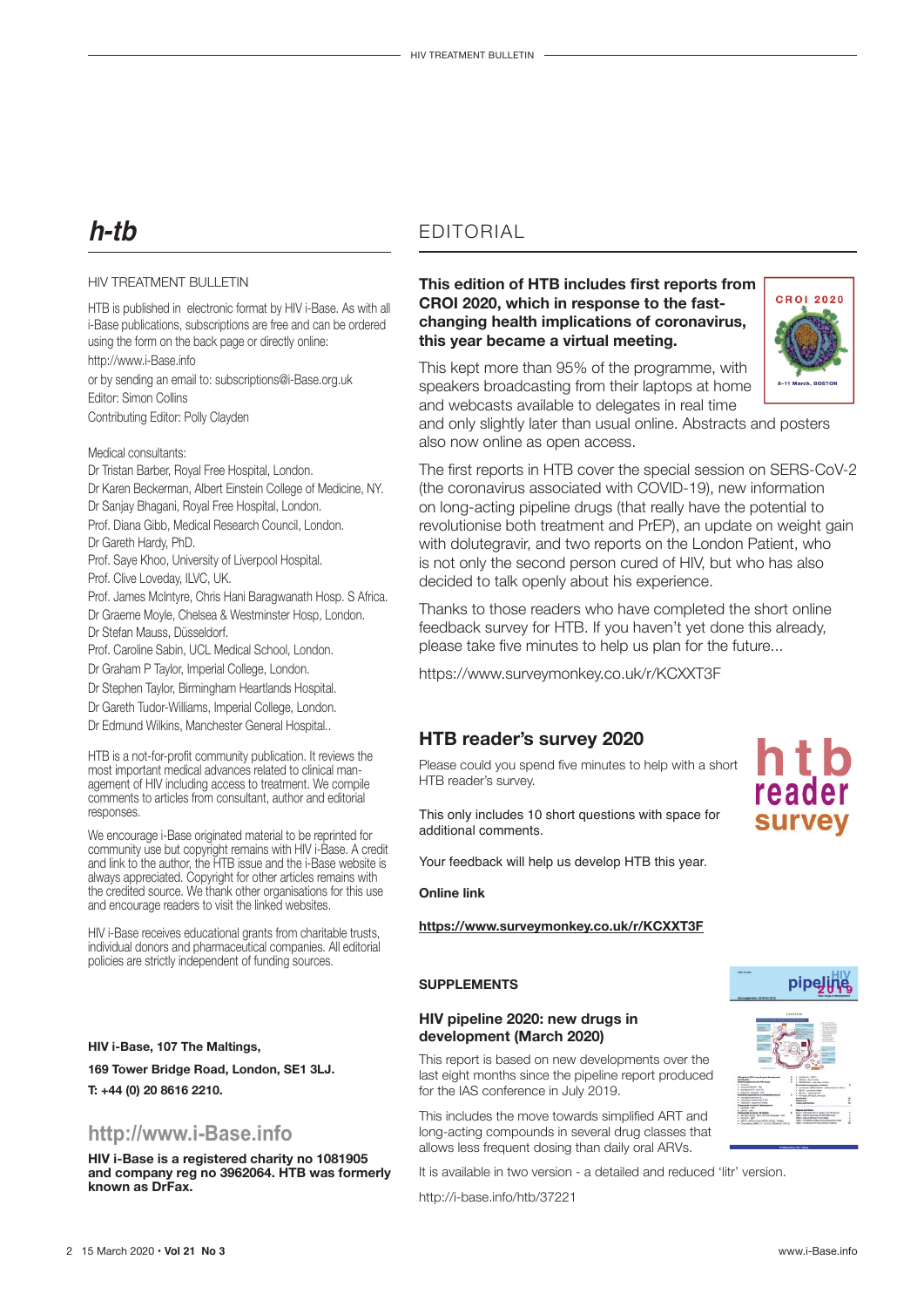### **Fit For Purpose: antiretroviral treatment optimisation (March 2020)**

HIV i-Base produces Fit for Purpose – a review of antiretroviral therapy (ART) optimisation – annually for distribution at the International AIDS Society (IAS) conferences, with updates to coincide with other key HIV meetings.

http://i-base.info/htb/37244

### **U=U resources for UK clinics: free posters, postcards and factsheets**

Please continue to order these free resources.

## **Customise U=U posters for your**

#### **clinic**

i-Base can customise U=U posters to include pictures of your doctors, nurses, pharmacists, peer advocates or any other staff that would like to help publicise U=U.

For further information please contact Roy Trevelion at i-Base: roy.trevelion@ibase.org.uk

## **i-Base 2020 appeal**

This year we are continuing a funding appeal to help i-Base continue to provide free publications and services during 2020.

#### i-Base now recieve more than

12,000 questions each year and the website has more than 500,000 view each month. We also distribute more than 80,000 booklets and leaflets free to UK clinics every year.

If 1000 people support us with £5 a month we will be on course to meet our funding shortfall. All help is appreciated.

http://i-base.info/i-base-appeal-we-need-your-help

#### **Subscriptions**

To join the email list for HTB please register free online:

http://i-base.info/htb/about/subscribe

## **Fit for** purpose Antiretroviral treatment<br>optimisation







*i-base* 

appeal

2020

## CONFERENCE REPORTS

## **Conference on Opportunistic Infections and Opportunistic Infections (CROI 2020)**

#### **8 – 11 March 2020, Boston**

**This year, a last minute decision changed the CROI 2020 meeting from a physical to a virtual meeting.**

Although the preceding week included several announcements that even with the concerns about COVID-19, CROI would proceed as normal, many delegates arrived in Boston for pre-meetings to find that the main meeting had been cancelled.



The final decision – clearly a difficult one – was only made on Friday 6th March. This was after three confirmed cases of COVID-19 earlier in the week in 150 participants at a medical meeting in Boston, that had strained the local medical system - and also based on 13 cases that had been confirmed in the state. A single diagnosis among thousands of delegates at CROI would have not been manageable.

However, even before the official decision from CROI, many participants, including European doctors, had already decided not to attend and some countries had prevented health workers from travelling (including Australia and Italy). These concerns were not from risk from COVID-19 itself, but from the implications of two weeks quarantine.

CROI are therefore to be congratulated on pulling a virtual conference together so quickly.

Abstracts are already available on the CROI website and most posters should now be uploaded as PDF files.

Nearly alll talks were streamed in real time, and oral presentations will be available as webcasts, perhaps the week after the conference.

www.croiconference.org

Webstreaming (real time and post-presentation access for delegates only)

https://croilive.capitalreach.com

If this virtual CROI is successful it might reduce the need for other international meetings in the future, perhaps still supported by reduced registration costs and better environmental outcomes from fewer flights.

The short term economic implications from coronavirus in general are likely to be more difficult if the decision made by CROI is taken by other conferences, concerts and sports events etc.

Even if things COVID-19 is resolved within a few months (UK predicts 50% of cases within three weeks and that 90% will have been seen within nine weeks, based on effective control measures) it will be difficult for airlines, hotels and supporting businesses given financial margins might already be slim.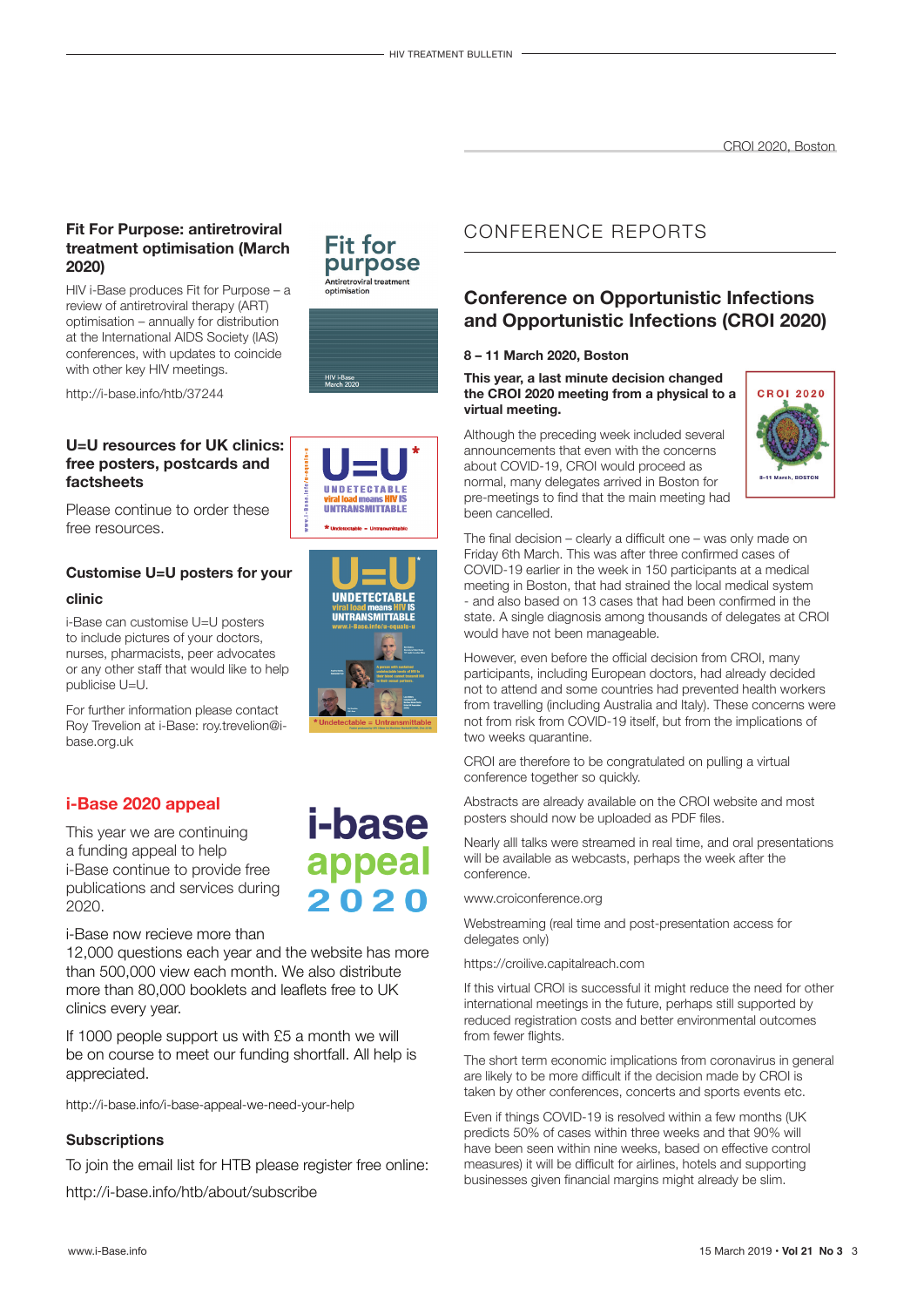The opening ceremony explained the reasons for making this year's conference virtual. It highlighted the difficulties and challenges now faced to contain the coronavirus epidemic - including stigma, prejudice and misinformation – when the response should focus on the science, learning from the global response to HIV.

Also on a positive note, the expected highlights for CROI 2020 (and there will be many) include:

- At least 30 studies will be presented on new drugs for treatment and PrEP, including integrase inhibitors, bNAbs, maturation inhibitors and capsid inhibitors, many with longacting formulations.
- Many studies looking at HIV cure, including tackling the HIV reservoir, and including an update on the London Patient who will have passed the two-year cautionary period suggested by researchers at CROI last year as being needed before this case could be called a cure.
- • Additional analyses of side effects, including weight gain with some HIV drugs.
- New results about options for treating HIV positive children.
- Basic science studies on the early stages of the HIV lifecycle.

i-Base early reports will still be published during the conference week with links below.

- CROI 2020: special session on COVID-19
- Monthly islatravir for PEP and PrEP could cover unmet global need for HIV prevention in billions of people globally: 12 pills a year
- Long-acting cabotegravir and rilpivirine injections non-inferior to two-monthly dosing
- Safety and PK of bNAb elipovimab (GS-9722) support twoweekly dosing
- First results with long-acting capsid inhibitor GS-6207: oral and subcutaneous formulations for use in naïve and multidrug resistance
- Predicted diabetes risk with first-line ART regimens: results from the ADVANCE trial
- Postpartum weight gain is higher with dolutegravir- compared with efavirenz-based ART among African women
- London patient is second person to be cured from allogeneic stem-cell transplant: updated results from tissue samples
- The London Patient tells his story as second person cured of  $H<sub>N</sub>$

CROI 2020: SPECIAL REPORT

## **CROI 2020: special session on COVID-19**

#### **Simon Collins, HIV i-Base**

**The special session on coronavirus at CROI yesterday is posted for open-access on the CROI website. [1]**

https://special.croi.capitalreach.com

The 75-minute overview includes four talks and a Q&A at the end.

A few selected key points include:

- It still emphasises that highest risk of more serious illness and outcome (risk of dying) are older age (80>70>60 years old), and having other health conditions (heart, lung/breathing, diabetes, cancer). The risk of the most serious outcomes is 5-30 times higher than with seasonal influenza ('flu).
- Implications for HIV positive people are not known, other than for general population. One speaker included low CD4 as a possible caution. Due to lack of evidence so far a low CD4 count has not been included as a risk in the recent UK (BHIVA) statement. [2]
- Transmission is largely from microdroplets in air after someone during the infectious period (generally from 1 day before symptoms to average 5 days, but up to 14 days after). These can remain infectious on hard surfaces for an unknown time (possibly hours) which is why hand-washing and not touching your face is important.
- Best ways to minimise risk of infection include washing your hands more carefully and frequently and not touching your face.
- Soap and water is better than hand sanitisers (and more readily available).
- Best candidate treatment (so far) is remdesivir (a Gilead compound). This has good activity against a range of viruses in in vitro studies and is already in at least four large randomised studies.
- Studies with candidate vaccines are expected shortly within two months of the virus being isolated - fastest time for vaccine development.
- The response in China after the first cases were reported was probably much faster than it would have been in the UK. This included:
- Within four days of the first reported cases, the suspect source was identified and closed (a seafood market).
	- Within a week, the new virus was identified (SARS Cov-2).
	- The viral sequence was then shared with WHO and on databases in the public domain for other global scientist to use.
	- Within three weeks of the first confirmed cases, Wuhan and 15 other large cities in China were shut down as part of containment measures.

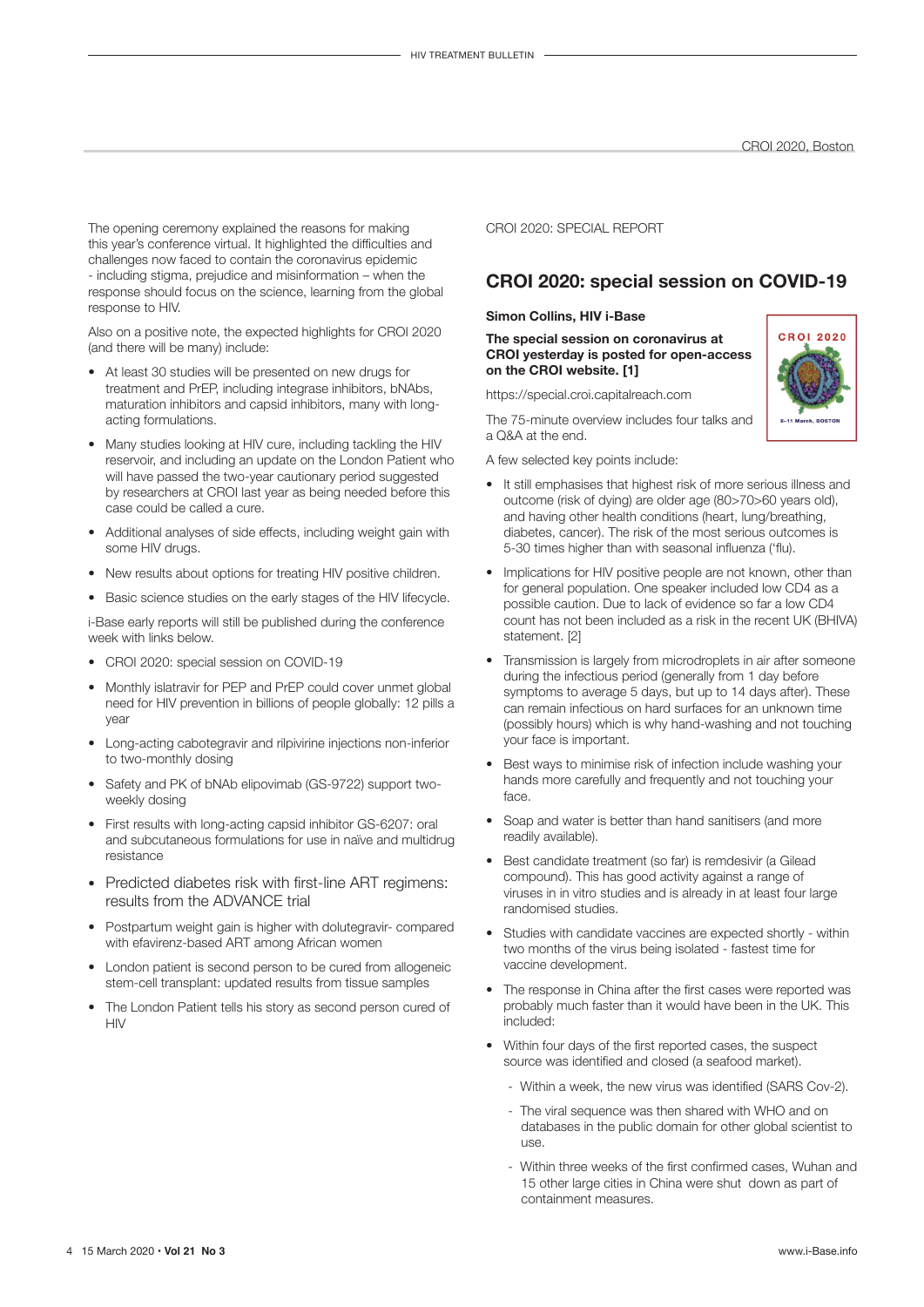One of the questions after the main talks asked whether SARS was now extinct. The answer explained that SARS is a bat virus, and only 50 out of about 1300 species of bats have been studied so far. So SARS is very likely still around.

#### References

- 1. Special session on COVID-19. CROI 2020, 8–11 March 2020. https://special.croi.capitalreach.com
- 2. BHIVA. Comment on COVID-19 from the British HIV Association. 27 February 2020.

https://www.bhiva.org/comment-on-COVID-19-from-BHIVA

CROI 2020: HIV PREVENTION

## **Monthly islatravir for PEP and PrEP could cover unmet global need for HIV prevention in billions of people globally: 12 pills a year**

#### **Simon Collins, HIV i-Base**

**The most important study at CROI 2020 could easily one that looks at using the NRTTI islatravir (EFdA) for HIV prevention.**



Islatravir has the potential to change the way we think about PrEP and PEP due to its high potency and long-acting formulations (that include daily, weekly and monthly oral dosing and an annual implant).

Animal studies already showed 100% efficacy using weekly doses (at >0.43 mg/kg) at preventing SHIV infection after rectal challenge.

This is now further supported by results from CROI 2020 of a macaque study, presented by Martin Markowitz from the Aaron Diamond AIDS Research Center that looked at whether islatravir could work as PEP.

The study included 12 rhesus macaques that were challenged rectally with high dose SHIV. Then, 24 hours later, half received a total of four weekly doses of islatravir (3.9 mg/kg) and half were untreated controls.

This was a multistage study using the same animals. After seven weeks follow-up from the last dose, animals were rechallenged with SHIV and stepped down to three weekly doses, then two, then a single dose, all with the same seven week washout.

Islatravir produced 100% protection when 4, 3, or 2 weekly doses were given. However, all control animals quickly became infected. After the single dose, 4/6 animals were still protected, but 2/6 became viraemic (at days 14 and 49). However, lowest intracellular drug levels achieved in these animals were significantly lower than levels seen in human studies (using a 60 mg once-monthly dose).

This led the presenters to speculate that a single PEP dose 24 hours after exposure in human might still provide very high levels of protection.

#### **c o m m e n t**

**These early results present a strong case for fast track development and regulatory review of the monthly oral formulation of islatravir for PreP. It is possible to go further to say there is actually a public health urgency for this.**

**Once-monthly oral PrEP could cover a vast unmet need for HIV prevention for people unable or unwilling to use daily PrEP. People who are reluctant to use daily PrEP – 365 pills a year – might rethink their decision if HIV was prevented by taking only 12 pills over a year.**

**Phase 3 efficacy studies should be run in regions of the world and in populations where HIV incidence is still highest. Following the FDA decision on F/TAF, they will clearly need to include women.**

**Also, and it is never too early to plan for pricing and access, a highly effective single pill that could be used as PEP or for monthly protection as PrEP, has a potential market that includes multiple billions of people globally who are sexually active.**

**A market this size can plan for pricing similar to that for current daily generic PrEP.**

#### Reference

Markowitz M et al. Weekly oral islatravir provides effective PEP against IV challenge with SIVMAC251. Oral late breaker abstract 89LB.

http://www.croiconference.org/sessions/weekly-oral-islatravir-provideseffective-pep-against-iv-challenge-sivmac251

#### CROI 2020: ART

## **Long-acting cabotegravir and rilpivirine injections non-inferior to two-monthly dosing**

#### **Simon Collins, HIV i-Base**

**In one of the first oral presentations, 48-week results from the ATLAS-2M study provided first data reporting that two-monthly injections of long-acting cabotegravir and rilpivirine are non-inferior to monthly dosing. [1]**



Although phase 3 ATLAS and FLAIR studies

used monthly dosing, the pharmacokinetics of both long acting injections supported looking at extended dosing. If effective, this would halve the number of annual clinic visits that are currently needed, and also reduce administration costs.

ATLAS-2M is a phase 3, open-label, non-inferiority study that randomised 1045 treatment-experienced participants (including approximately 33% from the original ATLAS study) to injections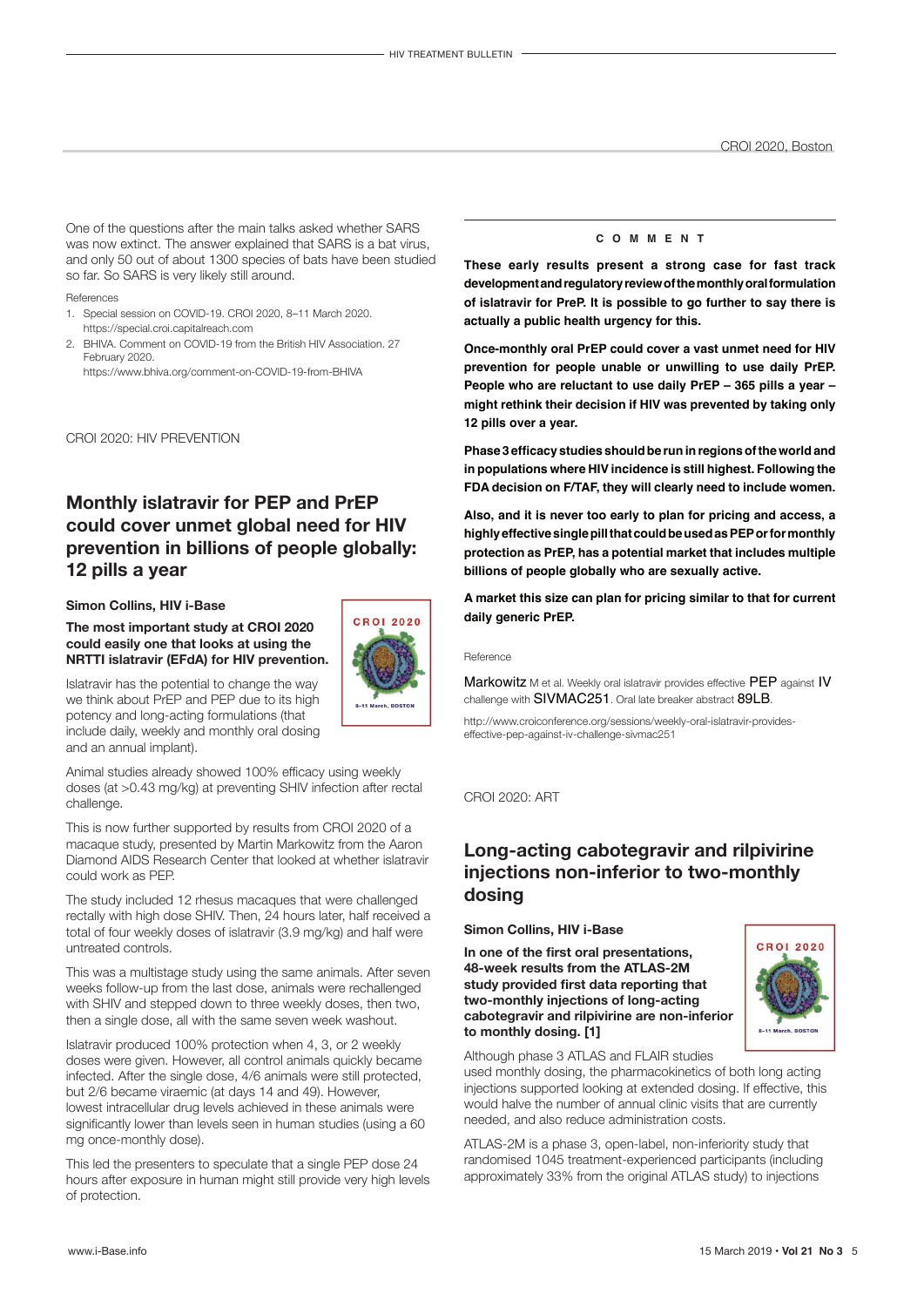either every 8 weeks (Q8W, n=522) or every 4 weeks (Q4M, n=523) dosing schedules.

The primary endpoint is detectable viral load (>50 copies/mL) at week-48 by ITT-E snapshot analysis, based on non-inferiority margin of 4%, with the option for all participants to continue with either dosing schedule after week-100.

Baseline characteristics included median age 42 years (range: 19 to 83); 28% women; 73% white, 18% black/African American, 9% other; median BMI 26 kg/m2 (IQR: 23–29) and median CD4 count 661 cells/mm3 (IQR: 508 to 849).

At week-48, viral load was detectable in 1.7% vs 1% of the Q8M vs Q4M groups respectively (adj diff: 0.8% [95%CI: –0.6 to +2.2]) showing non-inferiority on the primary endpoint.

Non-inferiority was also achieved based on secondary endpoint of viral suppression to < 50 copies/mL (adj diff: 0.8% [95%CI:  $-2.1$  to  $+3.7$ ]). This included 6 (1.1%) vs 2 (0.4%) participants in the Q8W vs Q4W arms who discontinued for lack of efficacy. This was balanced by slight fewer discontinuations in the Q8W group due to side effects ( $n = 9$  vs 13) or for other reasons ( $n=12$  vs 16).

Overall, there were 10 confirmed virologic failures: 8 vs 2 in the Q8M vs Q4M arms; with RPV resistance in 6/8 vs 1/2 and INSTI resistance in 5/8 vs 2/2, respectively.

A post-hoc analysis of baseline resistance of HIV DNA in PBMCs in the Q8W arm showed: 5/8 had pre-existing major RPV RAMs (E138A, Y188L, Y181Y/C, H221H/Y, E138E/A, Y188Y/F/ H/L); 1/8 had pre-existing major INI RAM (G140G/R) and 5/8 had L74I polymorphism (3 subtype A or A1, 1 subtype C, 1 complex subtype). Resistance data were not presented for the Q4W arm and further analyses are underway.

Side effects were similar in both groups and overall, 96% of drugrelated events were grade 1–2

Drug-related side effects led to withdrawal in 5 vs 8 participants in the Q8W arm vs Q4W arms.

Injection site reactions were also similar in both groups, despite the fewer number of injections in the Q8W group (8,470 vs 15,711 injections respectively overall).

Approximately 94% of participants with experience of both dosing regimens, preferred Q8W dosing.

#### **c o m m e n t**

**Although the higher reports of drug resistance were at least partially explained by baseline resistance, this aspect of the study requires greater analysis.**

**Otherwise, the option to halve the number of injections would clearly benefit both participants and health systems. It should also cut the proposed price for CAB/RPV LA which anecdotally has been discussed as being considerably more expensive than oral ART. This study certainly justifies a more affordable price.**

**Cabotegravir LA and rilpivirine LA are currently still being evaluated by the FDA and EMA based on results of the phase 3 ATLAS and FLAIR studies that used monthly dosing.**

**Although an FDA decision was expected by the end of December 2019, a manufacturing problem relating to scale-up led to an FDA complete response letter. The letter has not raised safety or efficacy concerns, but will delay approval until these issues are resolved. [2]**

References

- 1. Overton ET et al. cabotegravir + rilpivirine every 2 months is noninferior to monthly: ATLAS-2M study. CROI 2020. Oral abstract 34. http://www.croiconference.org/sessions/cabotegravir-rilpivirine-every-2 months-noninferior-monthly-atlas-2m-study (abstract)
- 2. Collins S. FDA decision on long-acting cabotegravir/rilpivirine (Cabenuva) injections delayed due to scale-up manufacturing problems. HTB (January 2020).

http://i-base.info/htb/37064

## **Safety and PK of bNAb elipovimab (GS-9722) support two-weekly dosing**

#### **Simon Collins, HIV i-Base**

**Elipovimab (GS--9722) is a broadly neutralising monoclonal antibody (bNAb) that targets the V3 glycan motif of the HIV envelope.**

It was engineered from the bNAb PGT-121 to have an improved formulation that includes reduced immunogenicity and a longer half-life. It is given by infusion and has the potential to be used as treatment and PrEP. It has also



An oral presentation at CROI 2020 included results from an HIV negative phase1a single- (SAD) and multiple (MAD) ascending dose study and an HIV positive phase 1b study.

In the first, 49 HIV negative participants received single doses of 150 mg, 500 mg and 1500 mg and then multiple doses of 150 mg, 500 mg and 1000 mg or matching placebo (n=6 in each group). All participants were Hispanic/Latinx/Black and the group included 7 women.

Safety results were generally very good, with only two grade 3 events and two discontinuations – both in the 1000 mg MAD group (a grade 2 infusion-related event and grade 3 thrombocytopenia). Pharmacokinetics (PK) was linear and doseproportional (AUC, Cmax and Cmin). A half-life of 26 hours using a target Cmin >50 ug/mL (3 x IC95 cut-off was used to determine in vitro breadth). Although 9/37 (24%) participants had antidrug antibodies, this didn't affect PK (note: though it would expect to affect efficacy).

In the phase 1b study, 32 HIV positive people on suppressed ART were randomised to SAD and MAD doses of 150 mg and 500 mg (or matching placebo). This was a predominantly male cohort (only two women) and was 60% white.

PK results were similar to the HIV negative study (including 9/24; 37%) with anti-drug antibodies and no new safety signals. One participant had a grade 3 small intestinal obstruction (150 mg; SD) that was judged unrelated.

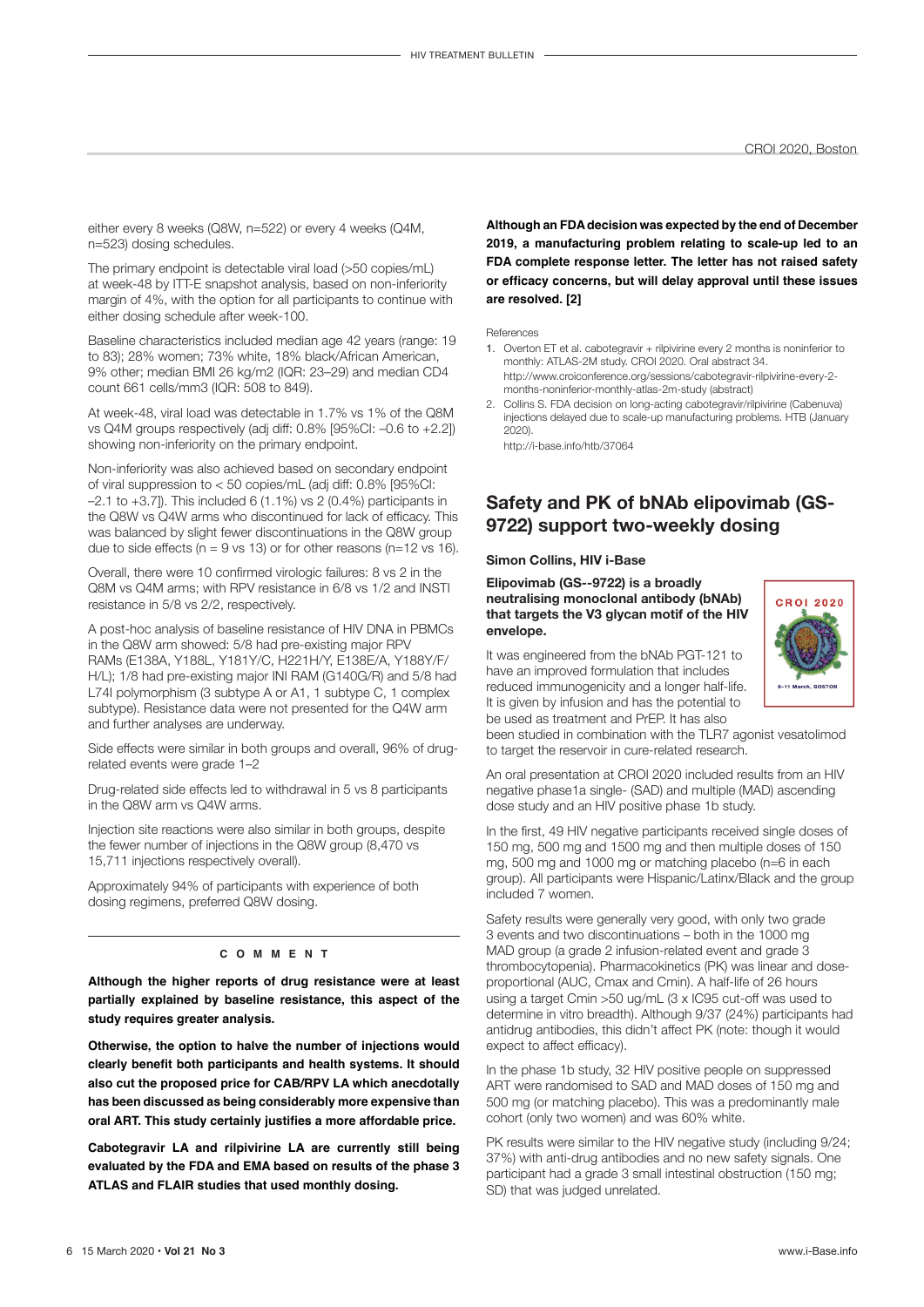The study concluded that doses up to 500 mg were safe to take forward into phase 2 studies and that the long half-life supports dosing every two weeks.

#### Reference

Ruane P et al. Safety & pharmacokinetics of gs-9722 in HIV-negative participants and people with HIV. CROI 2020, 8–11 March 2020, Boston/ virtual. Oral abstract 39.

http://www.croiconference.org/sessions/safety-pharmacokinetics-gs-9722-hivnegative-participants-and-people-hiv (abstract)

## **First results with long-acting capsid inhibitor GS-6207: oral and subcutaneous formulations for use in naïve and multidrug resistance**

#### **Simon Collins, HIV i-Base**

**Several posters at CROI 2020 – surprisingly none of them included as oral presentations – included new information about a new capsid inhibitor called GS-6207. This is a highly potent compound which works at multiple stages of the viral lifecycle, including early uncoating, viral assembly and maturation.**



First results on viral efficacy were presented from an ongoing phase 1b dose-finding study in 39 HIV positive people not on ART. Participants were randomised to receive a single infusion of one of five doses (20, 50, 150, 450, or 750 mg) or placebo. At day 10, all participants started ART with bictegravir/F/TAF.

Each group included 8 participants (6 active and 2 placebo), except for the highest dose (where only five people received active drug).

Baseline characteristics included: median age 33 years (range: 19 to 65); 10% were women (n=4); 54% were white, 31% black, 8% Asian and 8% other. Median (IQR) CD4 and viral load at baseline were 463 cells/mm3 (IQR: 359 to 614) and approximately 31,000 copies/mL (20,000 to 50,000), respectively.

Median BMI was 25 kg/m2 (range: 19 to 35). Seven participants had previously used ART (18%), but not during the previous 12 months.

Mean reductions in viral load at day 10 were 1.3, 1.8, 1.8, 2.1 and 2.3 log copies/mL in the 20, 50, 150, 450, or 750 mg groups respectively compared to 0.2 with placebo. Maximum reductions were seen with the 450 and 750 doses (ranges: –2.9 to –1.6 and 3.0 to –1.5, respectively).

Trough levels at day ten were generally very good. Across all doses, means levels of GS-6207 were reported as being 0.7 to 22.5-fold higher than the protein adjusted EC95 for wild-type HIV (although at 0.7 this technically means at least one person would have been below this level).

However, PK modelling reported that mean concentrations >4.4 ng/mL were predicted to achieve near maximal activity, and these were reached by all but the lowest 20 mg dose group.

Pooled safety data (still blinded) were from a median follow up of 225 days (median: 156 to 227; range 16 to 247). Although side-effects were commonly reported (in 85% or participants) these were nearly all grade 1 or 2 with only one grade 3 - mainly injection site reactions (58%, n=22). The two participants with serious adverse events were not judged related to the study drugs and did not lead to discontinuations. One was a small intestine obstruction at day 57 and another was a participant with preexisting cardiovascular risk who had multiple cardiovascular events after methamphetamine use.

A second poster presented results from two phase 1 studies in HIV negative participants (n=8 for each study). One looked at PK and safety from a single escalating dose (50, 300, 900, 1800 mg) and the second reported the impact of food interactions from a single 300 mg dose with either a high or low fat meal compared to fasted. [2]

Side effects/adverse events for both studies were all mild (grade 1) and none were judged related to study drug.

PK results included maximal concentrations achieved between 4 to 8 hours and median half-life of 11 to 13 days, allowing "less frequent dosing", though further details were not specified.

Mean concentrations of GS-6207 for fasted, low fat and high fat meals were similar and overlapping with the conclusion that the compound can be taken with or without food.

A third poster looked at the activity of GS-6207 in-vitro in presence of 19 single or double Gag cleavage site mutations (including naturally occurring polymorphisms associated with resistance to maturation inhibitors), and with mutations associated with resistance to NRTI, NNRTI, PI and INSTI classes. [3]

Phenotypic fold-changes in EC50 with GS-6207 compared to wild-type (WT) ranged from 0.3 to 2.1 with Gag mutants, similar to the control drug, and from 0.3 to 1.1 against mutations associated with current four classes. These results suggest that GS-6207 would provide life-saving options for people with multidrug HIV resistance.

Two phase 2 studies are already recruiting using 900 mg SC dose, one in treatment-naïve (n=175) and one in heavily treatment-experienced (n=100) participants. All sites are in the US or Puerto Rico. [4, 5]

The oral formulation is being used in a two-week lead-in period in these studies and is being developed to be used in association with the infusion or separately in combination with other antiretroviral drugs.

#### **c o m m e n t**

**These data support the importance of future development GS-6207 both in naïve and heavily treatment experienced people.** 

**Future studies should therefore expand to include participants in other countries who have no other options for treatment.**

**Although the exact mechanisms of action are not yet understood, other presentations at CROI 2020 included data supporting capsid that capsid remains largely intact until integration into the cell nucleus. [6, 7]**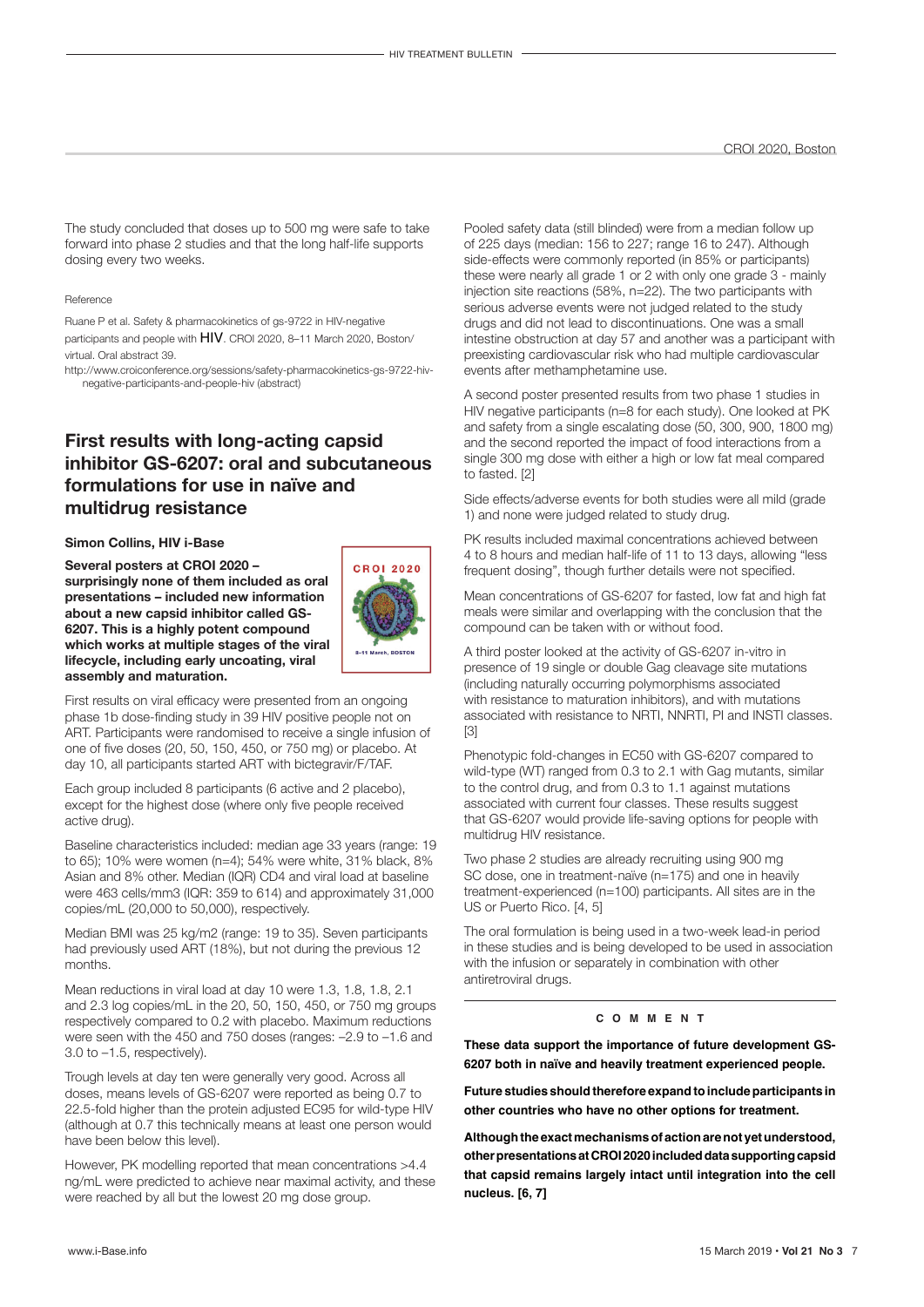#### **If this is the case, the majority of reverse transcription must also occur in the nucleus, challenging the prevailing view for decades that this occurs in the cytoplasm soon after cell entry.**

#### References

- 1. Daar E et al. Dose-response relationship of subcutaneous long-acting HIV capsid inhibitor GS-6207. CROI 2020. Poster abstract 469. http://www.croiconference.org/sessions/dose-response-relationshipsubcutaneous-long-acting-hiv-capsid-inhibitor-gs-6207 (abstract and poster)
- 2. Begley R et al. PK, food effect, and safety of oral GS-6207, a novel HIV-1 capsid inhibitor. CROI 2020. Poster abstract 470. http://www.croiconference.org/sessions/pk-food-effect-and-safety-oral-gs-6207-novel-hiv-1-capsid-inhibitor (abstract and poster)
- 3. Margot NA et al. Absence of GS-6207 phenotypic resistance in HIV Gag cleavage site and other mutants. CROI 2020. Poster abstract 529. http://www.croiconference.org/sessions/absence-gs-6207-phenotypicresistance-hiv-gag-cleavage-site-and-other-mutants (abstract and poster)
- 4. ClinicalTrials.gov. Study to Evaluate the Safety and Efficacy of GS-6207 in Combination With Other Antiretroviral Agents in People Living With HIV (CALIBRATE)

https://clinicaltrials.gov/ct2/show/NCT04143594

5. ClinicalTrials.gov. Study to Evaluate the Safety and Efficacy of GS-6207 in Combination With an Optimized Background Regimen in Heavily Treatment Experienced Participants Living With HIV-1 Infection With Multidrug Resistance (CAPELLA)

https://clinicaltrials.gov/ct2/show/NCT04150068

- 6. Burdick RC et al. Nuclear uncoating of HIV-1 occurs near sites of integration. CROI 2020. Oral abstract 23. http://www.croiconference.org/sessions/nuclear-uncoating-hiv-1-occurs-
- near-sites-integration (abstract) 7. Munshi MH et al. HIV-1 capsid-nuclear envelope interactions that facilitate
- nuclear import. CROI 2020. Oral abstract 165. http://www.croiconference.org/sessions/hiv-1-capsid-nuclear-envelopeinteractions-facilitate-nuclear-import (abstract and poster)

#### CROI: SIDE EFFECTS

## **Predicted diabetes risk with first-line ART regimens: results from the ADVANCE trial**

#### **Polly Clayden, HIV i-Base**

**Increased risk of diabetes predicted for people receiving** 

**tenofovir alafenamide (TAF), emtricitabine (FTC) and dolutegravir (DTG) in the ADVANCE trial – according to an analysis presented at CROI 2020. [1]**

In ADVANCE 1053 treatment-naive people in South Africa were randomised to one of three first-line ART regimens. More participants taking first-line TAF/FTC/DTG developed clinical obesity compared to tenofovir disoproxil



fumarate (TDF)/FTC/DTG and TDF/FTC/efavirenz (EFV). [2]

The analysis of predicted risks associated with obesity in the study set out to answer the following research questions:

- 1. What changes are seen in markers of cardiovascular risk and diahetes?
- 2. Can we use risk equations to predict the risk of cardiovascular disease or diabetes from these changes?

At baseline characteristics were balanced across the three study arms, participants were 99% black and 59% women. The median age was 31 years, approximately 20% had viral load above 100,000 copies/mL and CD4 was about 350 cells/mm3.

Women weighed more and had higher BMI than men: approximately 27 vs 21 kg/m2. Just over half the participants had a normal BMI at baseline, and approximately a quarter were overweight.

Mean change in weight at week 96 was greater in women than men. Mean weight increase for women in the TAF/FTC/DTG, TDF/FTC/DTG and TDF/FTC/EFV arms was 8 kg, 5 kg and 3 kg, respectively. For men, mean weight increase for the respective regimens was 5 kg, 4 kg and 1 kg.

Treatment-emergent obesity occurred in 28%, 17% and 12% of women in the TAF/FTC/DTG, TDF/FTC/DTG and TDF/FTC/EFV arms, respectively. Compared to 7%, 5% and 3% of men in the respective treatment arms.

There was less increase in cholesterol in the TDF/FTC/DTG arm than in the other two arms (see Table 1). Total cholesterol and LDL increased in the TAF/FTC/DTG arm. Fasting glucose increased more in the TDF/FTC/EFV arm than the other two.

Metabolic syndrome (International Diabetes Federation definition – clinical obesity plus at least two of: raised triglycerides; reduced HDL cholesterol; raised blood pressure; raised fasting glucose) emerged in 8%, 6% and 3% of participants in the TAF/FTC/DTG, TDF/FTC/DTG and TDF/FTC/EFV arms respectively. There were statistically significant differences between TAF/FTC/DTG and TDF/FTC/DTG at week 96 (p=0.031).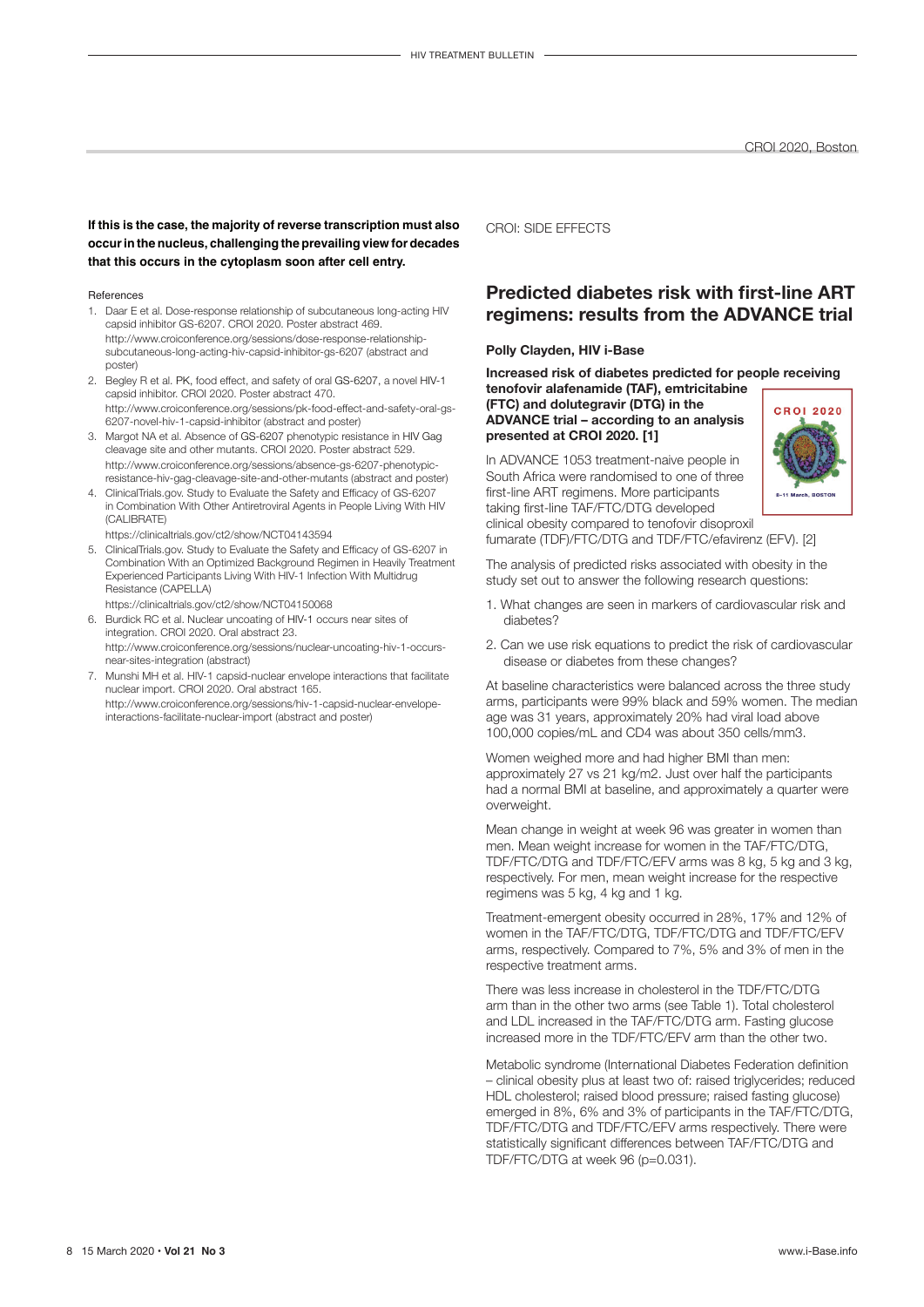The investigators used three risk equations to calculate the risk of cardiovascular events or diabetes in ADVANCE participants.

The Framingham risk equation estimates the 10-year risk of heart attack or coronary death. According to this equation, the investigators reported no significant difference and low risk across arms at baseline: 2.37%, 2.53% and 2.24% in the TAF/ FTC/DTG, TDF/FTC/DTG and TDF/FTC/EFV arms respectively.

At week 96 there was a similar and very modest increase in risk: +0.43%, +0.22% and +0.28 across the respective treatment arms.

The QRISK equation estimates the 10-year risk of developing heart attack or stroke. This equation looks at a larger number of variables than Framingham – including black African ethnicity.

According to QRISK, the baseline 10-year risk of heart attack or stroke was very low: 0.6%, 0.6% and 0.5% in the TAF/FTC/DTG, TDF/FTC/DTG and TDF/FTC/EFV arms respectively.

At week 96 there was a slightly lower borderline significant risk with TDF/FTC/EFV compared with TAF/FTC/DTG (p=0.027)

The QDiabetes score estimates the 10-year risk of developing diabetes. Black African ethnicity is also included among the variables in this equation.

The baseline 10 year risk score of developing diabetes was: 0.30%, 0.40% and 0.30% in the TAF/FTC/DTG, TDF/FTC/DTG and TDF/FTC/EFV arms respectively.

At week 96, this increased to 0.90%, 0.50% and 0.70% in the respective arms. Compared with TDF/FTC/DTG, the risk of diabetes was significantly higher with TAF/FTC/DTG (p=0.004) and with TDF/FTC/EFV (p=0.005). There were no significant differences between TAF/FTC/DTG and TDF/FTC/EFV.

The investigators noted that among women treated with TAF/ FTC/DTG, weight is continuing to increase, with no sign of a plateau. The predictive models do not account for additional weight gain after week 96.

#### **c o m m e n t**

**There is very little additional risk of MI in this young population, but there is a significant increase in the predicted risk of diabetes for people taking TAF/FTC/DTG vs TDF/FTC/ DTG.**

**For every 1000 people treated, these results suggest that an additional 4 people taking TAF/FTC/DTG would develop diabetes. The investigators have checked these results using another predictive equation (Cambridge algorithm) and seen the same.**

**In South Africa, with its vast HIV epidemic, this would translate into large numbers of additional diabetes cases.** 

**WHO 2019 guidelines recommend TDF/FTC/DTG as firstline treatment. TAF/FTC/DTG is reserved only for special circumstances: people with osteoporosis or impaired renal function. The results from this analysis support the current WHO guidelines.**

References

1. Hill A et al. Risks of metabolic syndrome, diabetes, and cardiovascular disease in ADVANCE trial. CROI 2020. Boston, MA. 8–11 March 2020. Oral abstract 81. http://www.croiconference.org/sessions/risks-metabolic-syndrome-

diabetes-and-cardiovascular-disease-advance-trial (abstract) 2. Clayden P. Weight gain and metabolic syndrome with dolutegravir and TAF: results from the ADVANCE trial. HTB. 15 November 2019. <http://i-base.info/htb/36879>

#### **Table 1: Changes in laboratory parameters to week 96: median (IQR)**

| ART regimen/comparison    | 1.TAF/FTC/DTG<br>$(n=185)$ | 2.TDF/FTC/DTG<br>$(n=187)$ | 3.TDF/FTC/EFV<br>$(n=191)$  | Arm $1$ vs $3$ | Arm 1 vs 2 | Arm $2$ vs $3$ |
|---------------------------|----------------------------|----------------------------|-----------------------------|----------------|------------|----------------|
| Total cholesterol (mg/dL) | 10.4 (-5.4 to 24)          | 1.5 (-13 to 19.7)          | 13.1 (-1.9 to 33.3)         | $p=0.022$      | $p=0.007$  | p<0.001        |
| $LDL$ (mg/dL)             | $8.5$ (-6.2 to 20.5)       | $2.3$ (-10.8 to 12.4)      | 6.2 (-5.0 to 22.0)          | $p=0.82$       | $p=0.007$  | $p=0.013$      |
| $HDL$ (mg/dL)             | 4.6 ( $-2.3$ to 12.0)      | $3.9$ (-2.3 to 12)         | $9.7(2.3 \text{ to } 19.3)$ | p<0.001        | $p=0.73$   | p<0.001        |
| Fasting glucose (mg/dL)   | 19.3 (7.7 to 34.8)         | 19.3 (0.0 to 34.8)         | 27.1(11.6 to 42.5)          | $p=0.0049$     | $p=0.21$   | p<0.001        |
| Systolic BP (mmHg)        | $3.0$ (-7.0 to 11.0)       | $-1.0$ ( $-12.0$ to 8.0)   | $0.5$ (-9.0 to 8.0)         | $p=0.19$       | $p=0.03$   | $p=0.35$       |
|                           |                            |                            |                             |                |            |                |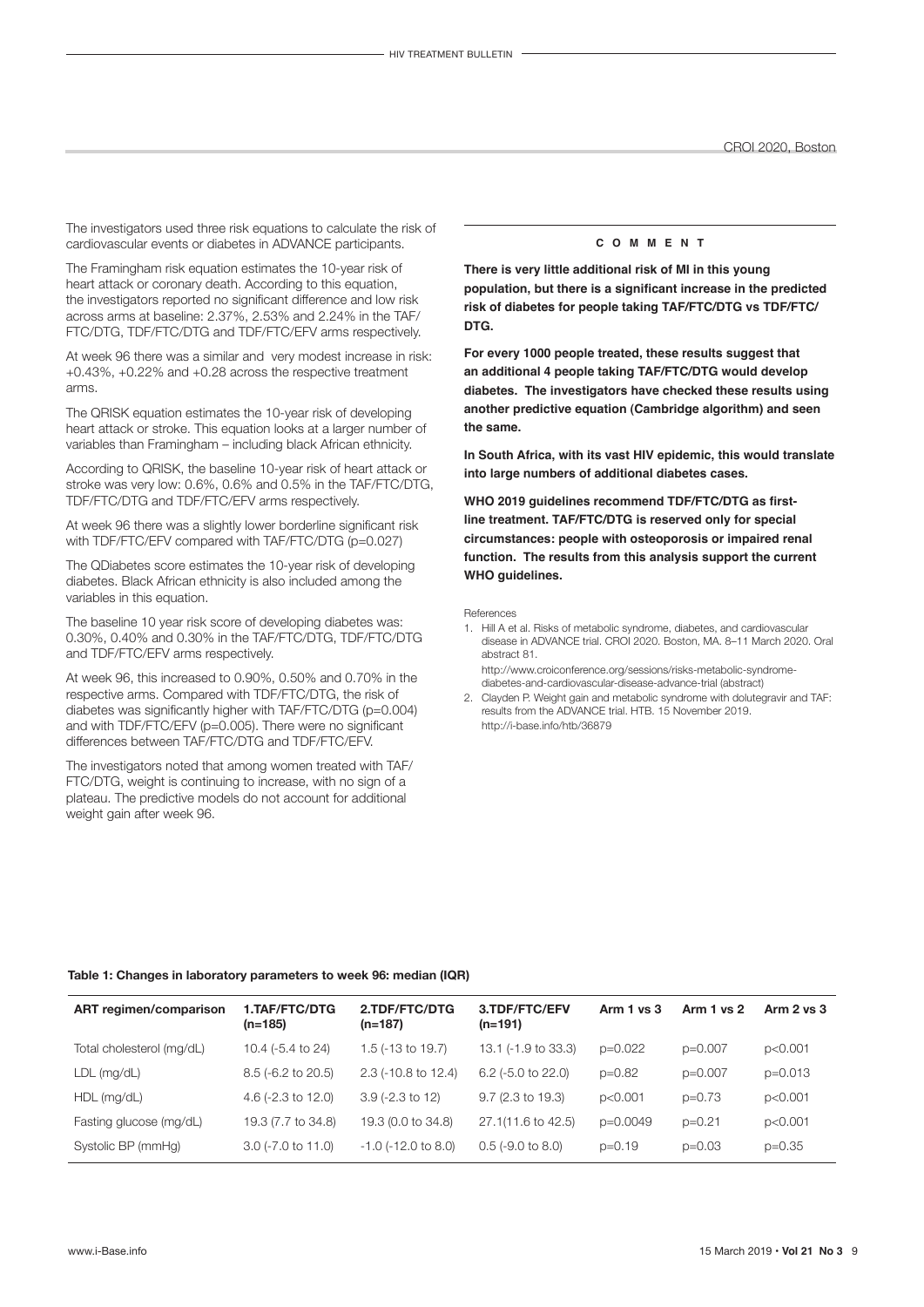#### CROI 2020: PREGNANCY

## **Postpartum weight gain is higher with dolutegravir- compared with efavirenzbased ART among African women**

**Polly Clayden, HIV i-Base**

**Two analyses presented at CROI 2020 show higher weight postpartum among African women receiving dolutegravir (DTG) compared with efavirenz (EFV). [1,2]** 



Concerns are growing about weight gain with DTG use, but there has been no previous analysis of this phenomenon in pregnancy and the postpartum period.

Data from a randomised controlled study, conducted in South Africa and Uganda and a cohort study in Botswana, found differences also varied by country in the first analysis and weight gain with DTG-based ART was similar to that among negative women in the other.

#### **DolPHIN-2**

A secondary analysis of the DolPHIN-2 study showed increased postpartum weight gain in women living with HIV receiving DTG vs EFV. But differences in weight gain also varied by site with higher weight gain in South African compared with Uganda.

DolPHIN-2 is an open label trial randomising pregnant women from Uganda and South Africa starting ART from 28 weeks' gestation to DTG vs EFV plus 2 NRTIs.

The study measured maternal weight at: enrolment, less than 14 days of delivery and at 6, 12, 24 and 48 weeks postpartum.

Women were enrolled between January and August 2018 and follow-up data were censored September 2019. A total of 232 women, with mean age of 28 years, were included. Median follow-up was 60 months.

At enrolment (median gestation 31weeks): mean weight was 73 kg and mean BMI 30 kg/m2. There was higher mean third trimester weight in South Africa vs Uganda: 80 vs 67 kg.

Across arms and sites, mean change in weight from enrolment to 6 weeks post-partum was -6.1 kg. Mean weight change between 6 and 72 weeks postpartum was different by site: Uganda decreased by 0.6 kg; South Africa increased by 2.8 kg.

Mean predicted postpartum weight (mixed effects linear regression model) was higher in the DTG vs EFV arm: 4.3 kg (95% CI 0.64 to 8.06) difference.

This was also higher in South Africa vs Uganda: 13 kg (95% CI 9.28 to 16.72).

The investigators observed similar findings for BMI.

#### **Tshilo Dikotla**

Women living with HIV receiving DTG had persistently higher weight through 18 months postpartum than those on EFV but similar weight to HIV negative women, in the Tshilo Dikotla cohort study, conducted in Botswana.

The study enrolled pregnant HIV negative women and positive women receiving either tenofovir (TDF)/emtricitabine or lamivudine (XTC)/DTG or TDF/XTC/EFV started during or before pregnancy.

This analysis included women with weight measurements 1 to 18 months postpartum.

Of 406 women, 170 received DTG and 114 EFV. Women on DTG or EFV were older than HIV negative women: median age 28.5 vs 33.0 vs 25.0 years respectively, p<0.01. And they had more children: 3 vs 3 vs 1, respectively, p<0.01.

Weight gain per week between second and third trimester was highest in HIV negative women vs DTG vs EFV: 0.3 vs 0.2 vs 0.1 kg/week respectively, p<0.01. And duration of breastfeeding was longest: 35.7 vs 19.0 vs 22.6 weeks respectively, p<0.01.

There were no differences in income, gestational diabetes, gestational age at delivery, or BMI at 4 weeks postpartum across groups.

Among women with HIV, no differences in CD4 or log viral load at enrolment were seen between the DTG and EFV groups. More women on EFV were receiving ART at conception: 86% vs 35.3%, p<0.01.

After adjusting for age, gestational diabetes, breastfeeding duration, and weight gain between second and third trimester, compared to HIV negative women, women receiving DTG had similar postpartum weight through 18 months but were about 5 kg heavier postpartum than women on EFV, p<0.01.

This association remained in subgroup analysis of women living with HIV after adjustment for same confounders as above plus CD4, viral load and ART at conception: DTG vs EFV (ref), coefficient 2.4, p=0.04.

#### **c o m m e n t**

#### **Long-term follow up of DolPHIN-2 is ongoing and weight will be assessed through 2 years post-partum.**

References

1. Malaba TR et al. Postpartum weight changes in women initiating DTG vs EFV in pregnancy: DolPHIN-2. CROI 2020. Boston MA. 8–11 March 2020. Poster abstract 771.

http://www.croiconference.org/sessions/postpartum-weight-changeswomen-initiating-dtg-vs-efv-pregnancy-dolphin-2 (abstract and poster)

2. Jao J et al. Dolutegravir use is associated with higher postpartum weight compared to efavirenz. CROI 2020. Boston MA. 8–11 March 2020. Poster abstract 772.

http://www.croiconference.org/sessions/dolutegravir-use-associatedhigher-postpartum-weight-compared-efavirenz (abstract and poster)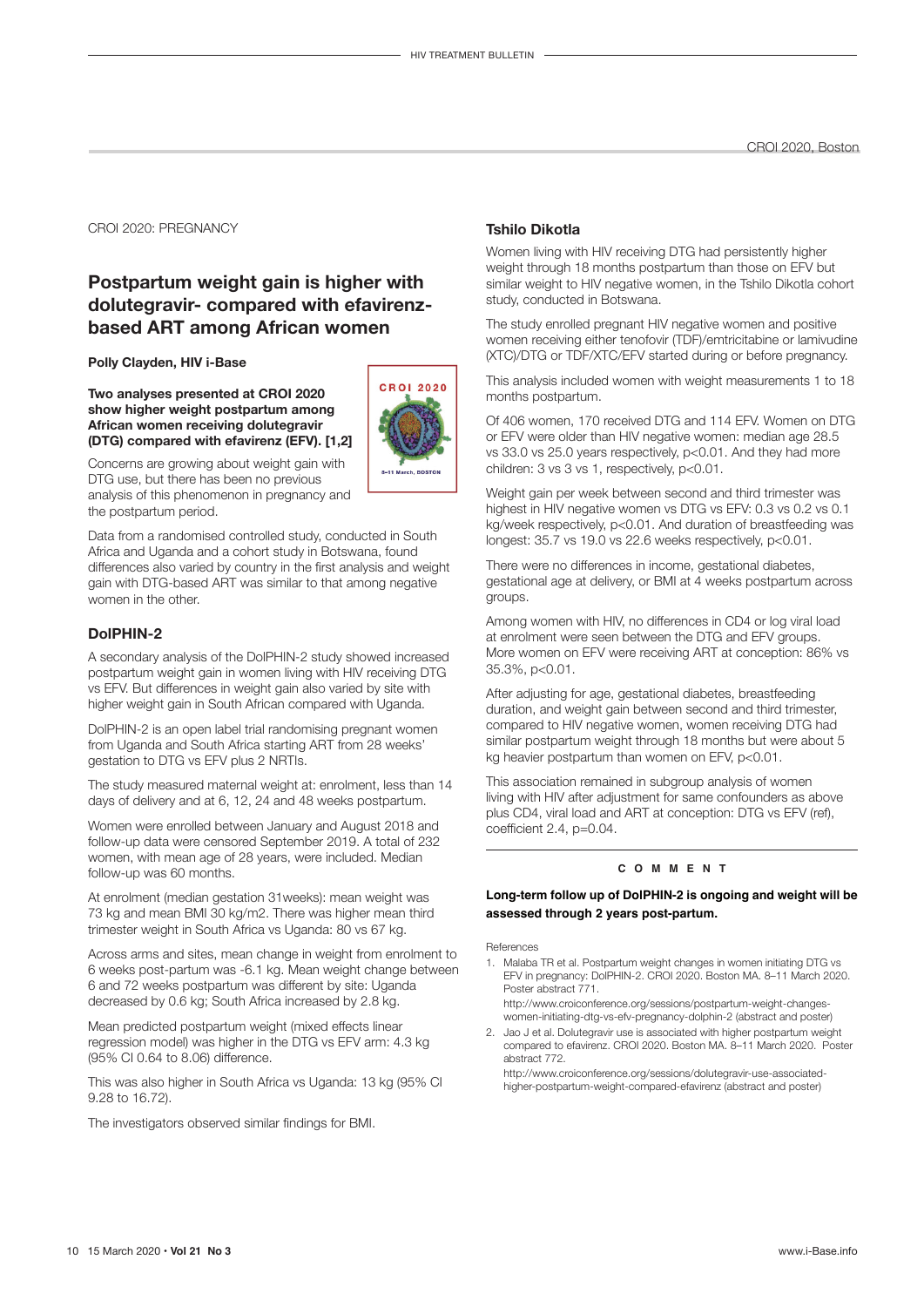#### CROI 2020: CURE RESEARCH

## **London patient is second person to be cured from allogeneic stem-cell transplant: updated results from tissue samples**

#### **Simon Collins, HIV i-Base**

**The second day of the virtual CROI 2020 was due to start with a press conference at 7.30 am that included details on the London Patient – now officially the second person to be cured of HIV by allogeneic haematopoietic stem cell transplantation (HSCT).** 

Even though the press conferences are no longer part of the virtual conference, the embargo for the presentation later today was still lifted early. This was largely because the case was also just published in the Lancet HIV. [1, 2]

The headline news story from CROI 2020 about HIV cure is important for several reasons.

Firstly, the early reports from CROI 2019 on the results of the HSCT in a London patient have reached and passed the twoyear target that researchers set last year for the remission to be called a cure. [3, 4] This case is now supported by extensive tissue sampling using ultrasensitive tests that still show no evidence of active HIV infection.

Secondly, the London Patient has shared his personal experience in an interview in the New York Times yesterday, planned to coincide with the presentation at CROI 2020. [5]

This disclosure – neither easy nor straightforward – is partly a way to acknowledge and thank the many doctors, nurses and other health workers that have contributed to his care over the last eight years – and who also protected his anonymity throughout. It is partly to support Tim Brown (the Berlin Patient) who as the first person cured by similar HSCT treatment 12 years ago, has been the only public face of an HIV cure. And it is partly to give other people hope - not just for HIV but also for cancer – that such successes are possible.

For all the complexity the scientific research is perhaps the easiest data to report. After 30 months since the transplant, HIV viral load has remained undetectable using ultrasensitive tests in blood plasma and CSF (<1 copy/mL) and in semen plasma (<12 copies/mL, at 25 months) and cells (<10 copies/million cells, at 21 months). (See Table 1).

HIV DNA by droplet digital PCR was negative in rectum caecum sigmoid and terminal ileum tissue. Lymph node tissue from the axilla was positive for LTR and Env at around 30 copies/ million cells but negative for packaging signal and integrase. These remnants of HIV-1 sequences, also reported for the Berlin Patient, were present at levels low enough to be false-positive or may have survived HSCT but are unlikely to be replicant competent and are regarded as so-called fossil virus.

The intact proviral DNA assay (IPDA) was negative.

Plasma HIV antibodies have remained undetectable by western blot except low level Env reactivity. Donor chimerism has been maintained at 99% in T cells.

#### **Table 1: Summary of evidence support HIV cure**

| <b>Test and tissue sample</b>                                                                                   | Lower limit of<br>detection / test<br>sensitivity | <b>Results</b>                                                        | Time since<br>transplant and<br>ATI (months) |
|-----------------------------------------------------------------------------------------------------------------|---------------------------------------------------|-----------------------------------------------------------------------|----------------------------------------------|
| VL in blood plasma                                                                                              | $<$ 1 copy/mL                                     | Negative                                                              | 30 mo                                        |
| VL in CSF                                                                                                       | $<1$ c/mL                                         | Negative                                                              | $25 \text{ mo}$                              |
| VL semen plasma                                                                                                 | $<$ 12 c/mL                                       | Negative                                                              | $21 \text{ mo}$                              |
| Semen cells                                                                                                     | <10 c/million cells                               | Negative                                                              | $21 \text{ mo}$                              |
| HIV-1 DNA in peripheral CD4 memory cells                                                                        |                                                   | Weakly positive *                                                     | 28 mo                                        |
| HIV DNA in rectum, caecum, sigmoid and terminal ileum tissue<br>(150,000 to 300,000 cells tested for each site) | <10 c/million cells                               | Negative                                                              | $22 \text{ mo}$                              |
| Long-terminal repeat (LTR) in axilla lymph node tissue                                                          | 33 c/million cells                                | Positive *                                                            | 28 mo                                        |
| Env in axilla lymph node tissue                                                                                 | 26 c/million cells                                | Positive *                                                            | 24 mo                                        |
| Intact packaging signal and integrase in lymph node                                                             | 30 c/million cells                                | Negative                                                              | 24 mo                                        |
| Proviral DNA (IPDA) in axilla tissue                                                                            | <0.5 intact proviral<br>DNA c/million             | Negative                                                              | 27 mo                                        |
| Antibody responses                                                                                              | western blot                                      | Negative (low level positive in Env<br>but persistent loss of bands * | 27 mo                                        |

\* Remnants of HIV-1 sequences were present at levels low enough to be false-positive, and in tissue samples are unlikely to be capable of producing virus and are regarded as so-called fossil virus.

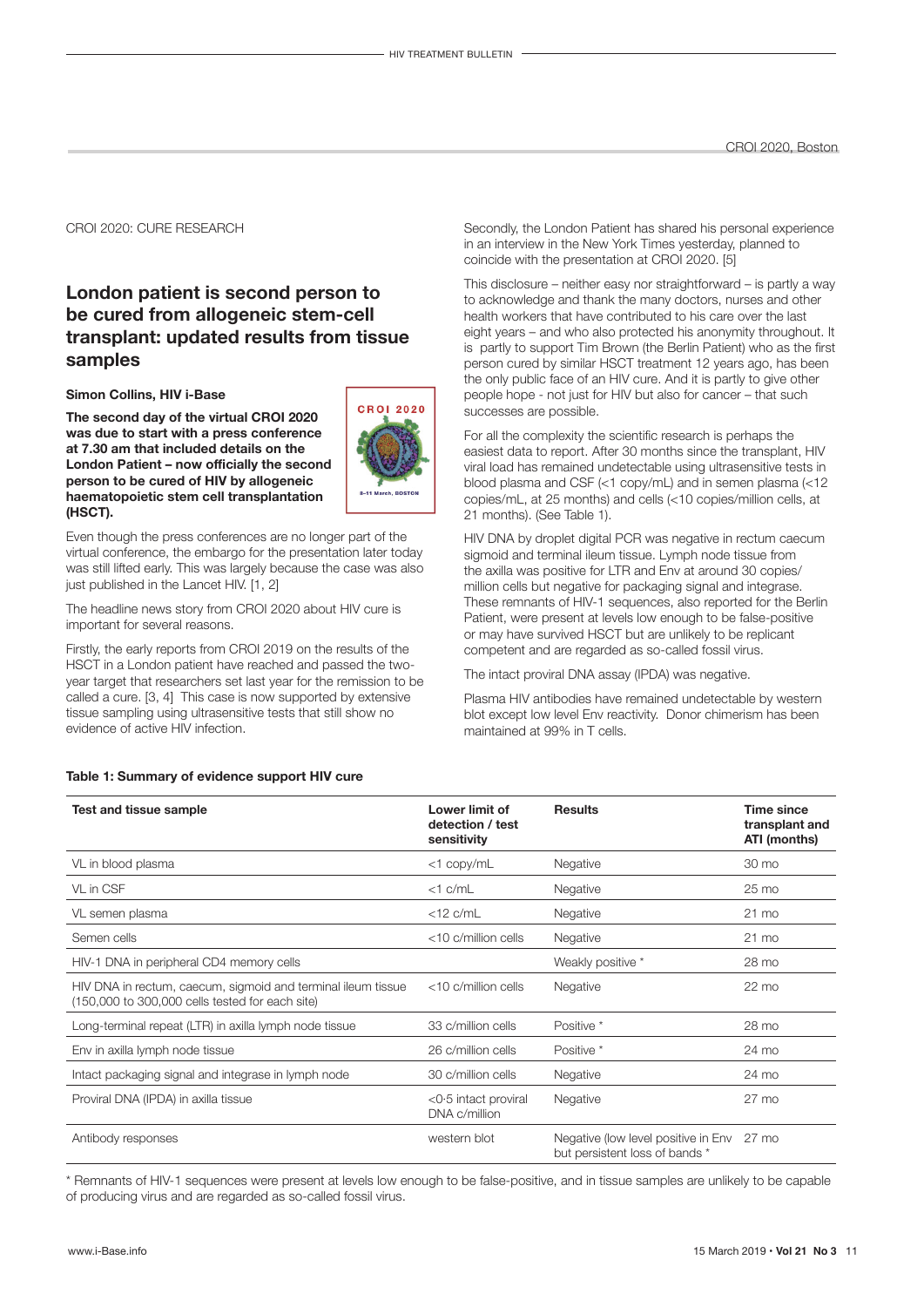The CD4 count, CD4% and CD4:CD8 ratio at 28 months posttransplant were 430 cells/mm3, 23·5% and 0.86 which are close to pretransplant levels.

There have been no further episodes of graft versus host disease (GvHD) since gut GvHD at 2 months post-transplant, and donor chimerism has also been maintained at 99% in peripheral CD4 T cells.

The researchers also undertook mathematical modelling to firstly simulate the expected distribution of rebound times as a function of reservoir size for latent and active HIV in someone off-ART and secondly to interpret the outcomes from the London Patient. Results were adjusted for the reduced CD4 cell pool.

This was to look at the likelihood of a rebound sometime in the future (compared to lifetime remission) based on 29 months without viral rebound and no viral outgrowth seen in 24 million CD4 cells at 18 months

The models estimates that with 50% and 80% chimerism, the likelihood of full remission is 87% and 98%. For 90% or higher reduction in susceptible cells, that cure is almost certain.

The authors concluded that this represents HIV cure and that this is not affected by low level defective HIV genomes in lymphoid tissue.

The interview in the NYT also included many remarkable personal aspects of this case.[6, 7]

#### References

1. Gupta RK et al. Evidence for HIV-1 cure after CCR5Δ32/Δ32 allogeneic haemopoietic stem-cell transplantation 30 months post analytical treatment interruption: a case report. Lancet HIV 2020. March 10, 2020 https://doi. org/10.1016/ S2352-3018(20)30069-2 http://www.thelancet.com/journals/lanhiv/article/PIIS2352-3018(20)30069-

2/fulltext

- 2. Gupta RK et al. Sustained HIV remission in the London Patient: the case for an HIV cure. CROI 2020. Late breaker poster abstract 346LB. http://www.croiconference.org/sessions/sustained-hiv-remission-londonpatient-case-hiv-cure
- 4. Gupta RK et al. Sustained HIV-1 remission following homozygous CCR5 delta32 allogenic HSCT. CROI 4 – 7 March 2019, Seattle. Late breaker oral abstract 29 LB.

http://www.croiconference.org/sessions/sustained-hiv-1-remissionfollowing-homozygous-ccr5-delta32-allogenic-hsct (abstract) http://www.croiwebcasts.org/console/player/41065 (webcast)

- 5. Collins S. UK patient likely to be the second person cured of HIV: two further cases at CROI 2019 of HIV remission after allogenic stem cell transplants. HTB (12 March 2019). https://i-base.info/htb/35767
- 6. Collins S. The London Patient tells his story as second person cured of HIV. HTB (9 March 2020).

http://i-base.info/htb/37294

7. Mandavilli A. The London Patient, cured of HIV, reveals his identity. New York Times. (9 March 2020).

https://www.nytimes.com/2020/03/09/health/hiv-aids-london-patientcastillejo.html

## **London patient tells his story as second person cured of HIV**

#### **Simon Collins, HIV i-Base**

**Early this morning, on Monday 9 March 2020, the second person to be cured of HIV allowed his story to be included in an interview in the New York Times. [1]**



The article is available online (after free registration) and is focused on some of the personal responses from undergoing such

difficult and rare treatments. It is also published ahead of a medical update on this case to be presented (virtually) at CROI 2020 tomorrow. [2]

This decision to go public requires a lot of courage - and it is clear from the interview that Adam – who still wants to be known as the London Patient – has been thinking about this for a long time. It is also clear that he is driven by the positive impact that his story can have for people who are undergoing cancer treatment as much as those of us who are HIV positive. It is also the outcome from approximately eight years of fighting cancer, after which, many people might happily retire with their health to lead a private life.

The article is mainly focused on the diagnosis in 2011 with stage 4 lymphoma and how this failed to respond to successive treatments over the next four years. Then, in 2015, after being told that there were no other treatment options, it was Adam, with help from a friend, who contacted the Chelsea and Westminster Hospital after learning online about their experience for treating HIV positive people with cancer.

The haematopoietic stem cell transplantation (HSCT) that then followed was complicated and difficult. This involves first having conditioning treatment to wipe his own natural immune system making someone very vulnerable to many serious infections. The stem cells are a type of bone cell transplant, but from a donor that has an immune system that is resistant to the most common type of HIV. After the transplant the body has to survive a battle against the new cells. This is called graft vs host (GvH) disease and often needs hospitalisation because the symptoms are so difficult.

Two years after the transplant, with full consent and under supervision of his medical team, Adam was able to stop his HIV medication, in order to see whether or not his HIV drugs were still needed.

An important caution, as the article explains, is that HSCT is not a cure for most people living with HIV. For all the news that the case will rightly generate, the ability to repeat this scientific breakthrough might be an outcome for only a few people. This procedure is a secondary outcome for advanced cancer that hasn't responded to multiple treatments with chemotherapy.

Last year, tentative details of the London Patient were presented at CROI (and later published in Nature), with a conclusion that longer follow-up was needed for the remission to be classified as a cure. [3, 4, 5] A third case with less follow-up time off-ART - referred to as the Dusseldorf Patient – was also reported at the same conference. [6]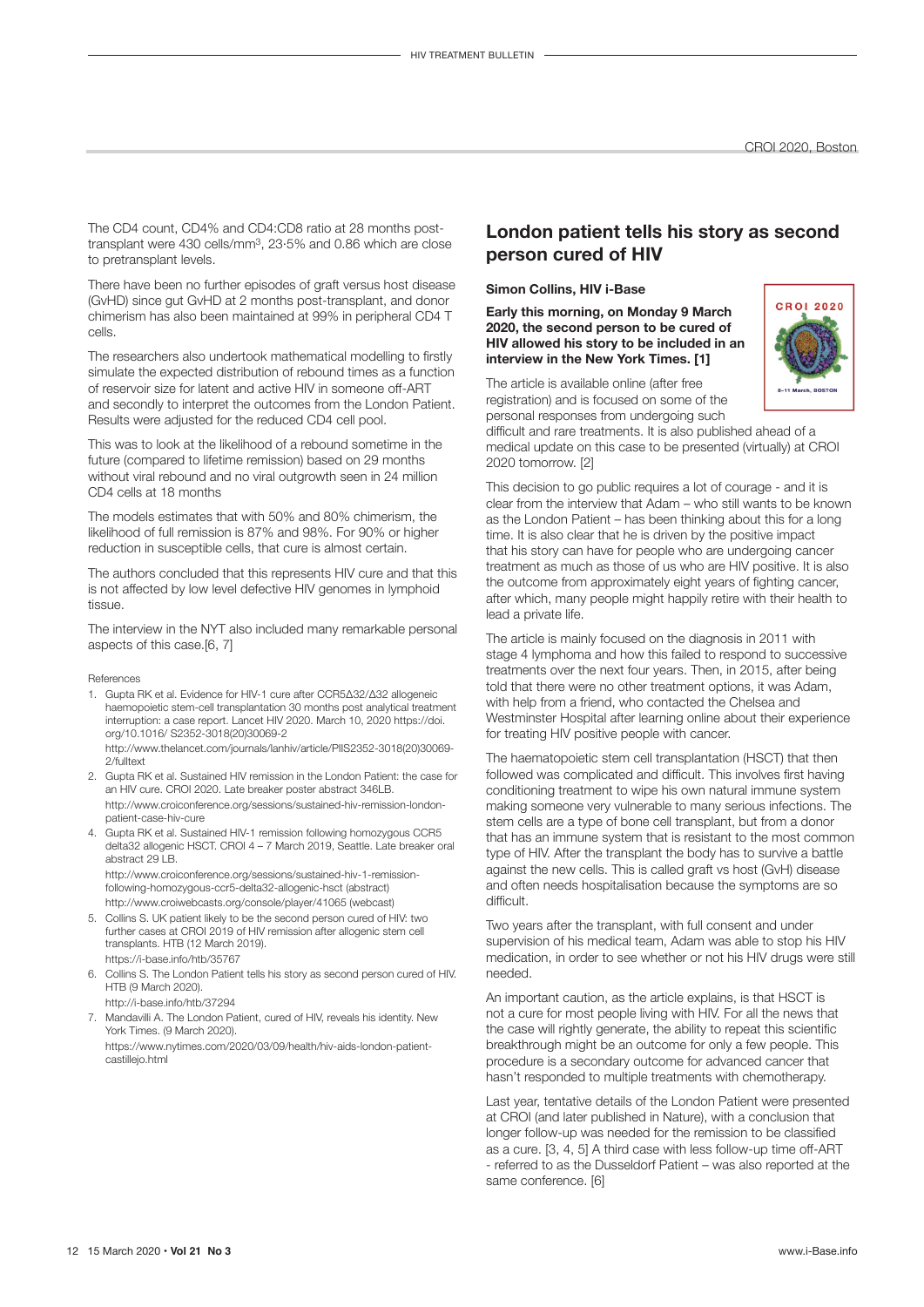Although this is now the second case of an HIV cure using HSCT, the first case was reported in 2008 (initially as the Berlin Patient and later as Timothy Ray Brown). [7, 8, 9]

Since then, none of previous attempts to repeat the HSCT in other patients were successful. The important medical differences reported last year for the London and Dusseldorf patients – and that directly help other people in a similar situation – are that these more recent cases used less intense procedures than for Timothy Brown in 2008. They therefore allow for slightly easier approaches for future cases and the lessons will crossover both for cancer and HIV care.

#### **c o m m e n t**

**Having followed this case from the first tentative presentation of the results at a BHIVA meeting in 2018 [11] to the upcoming results due to be presented at CROI 2020 tomorrow, [2] it is good to be able to report such positive news.**

**It is clear from the article that by deciding to use his experience as a new advocate, that Adam, the London Patient has a great chance to raise the profile of cure research and HSCT for cancer.**

#### **His spirit, resilience and determination to do this publicly are appreciated.**

References

- 1. Mandavilli A. The London Patient, cured of HIV, reveals his identity. New York Times. (9 March 2020).
- https://www.nytimes.com/2020/03/09/health/hiv-aids-london-patientcastillejo.html
- 2. Gupta RK et al. Sustained HIV remission in the London Patient: the case for an HIV cure. CROI 2020, 8 – 11 March, 2020. Late breaker poster abstract 346LB.
- 3. Collins S. UK patient likely to be the second person cured of HIV: two further cases at CROI 2019 of HIV remission after allogenic stem cell transplants. HTB (12 March 2019). https://i-base.info/htb/35767
- 4. Gupta RK et al. Sustained HIV-1 remission following homozygous CCR5 delta32 allogenic HSCT. CROI 4 – 7 March 2019, Seattle. Late breaker oral abstract 29 LB.

http://www.croiconference.org/sessions/sustained-hiv-1-remissionfollowing-homozygous-ccr5-delta32-allogenic-hsct (abstract) http://www.croiwebcasts.org/console/player/41065 (webcast)

- 5. Gupta RK et al. HIV-1 remission following CCR5Δ32/Δ32 haematopoietic stem-cell transplantation. Nature. 2019 Apr;568(7751):244-248. doi: 10.1038/s41586-019-1027-4. Epub 2019 Mar 5. https://www.ncbi.nlm.nih.gov/pubmed/30836379
- 6. Jensen B-E O et al. Analytic treatment interruption (ATI) after allogeneic CCR5-d32 HSCT for AML in 2013. CROI 4 – 7 March 2019, Seattle. Late breaker oral abstract 394 LB. [http://www.croiconference.org/sessions/analytic-treatment-interruption-ati](http://www.croiconference.org/sessions/analytic-treatment-interruption-ati-after-allogeneic-ccr5-d32-hsct-aml-2013)[after-allogeneic-ccr5-d32-hsct-aml-2013](http://www.croiconference.org/sessions/analytic-treatment-interruption-ati-after-allogeneic-ccr5-d32-hsct-aml-2013) (abstract)
- 7. Collins S. Stem cell transplant from HLA-matched CCR5-delta 32 deleted donor suppresses viraemia in recipient for 8 months without HAART. HTB (01 April 2008)

http://i-base.info/htb/1819

- 8. Hutter G et al. Treatment of HIV-1 infection by allogeneic CCR5-D32/D32 stem cell transplantation: a promising approach. 15th CROI, 2–6 February 2008. Poster abstract 719. (Abstract no longer online, later published in NAture [4]).
- 9. Hutter G. et al. Long-term control of HIV by CCR5 Delta32/Delta32 stem-cell transplantation. N Engl J Med 360, 692-698, doi:10.1056/ NEJMoa0802905 (2009).

<https://www.nejm.org/doi/full/10.1056/NEJMoa0802905>

- 10. Timothy Ray Brown (January 12, 2015). I am the Berlin patient: a personal reflection. AIDS Research and Human Retroviruses. 31(1): 2-3. [doi:](https://en.wikipedia.org/wiki/Digital_object_identifier)10.1089/aid.2014.0224. PMID 2532808. https://www.ncbi.nlm.nih.gov/pmc/articles/PMC4287108
- 11. Collins S. Second case of potential HIV eradication. HTB (19 October 2018) https://i-base.info/htb/35132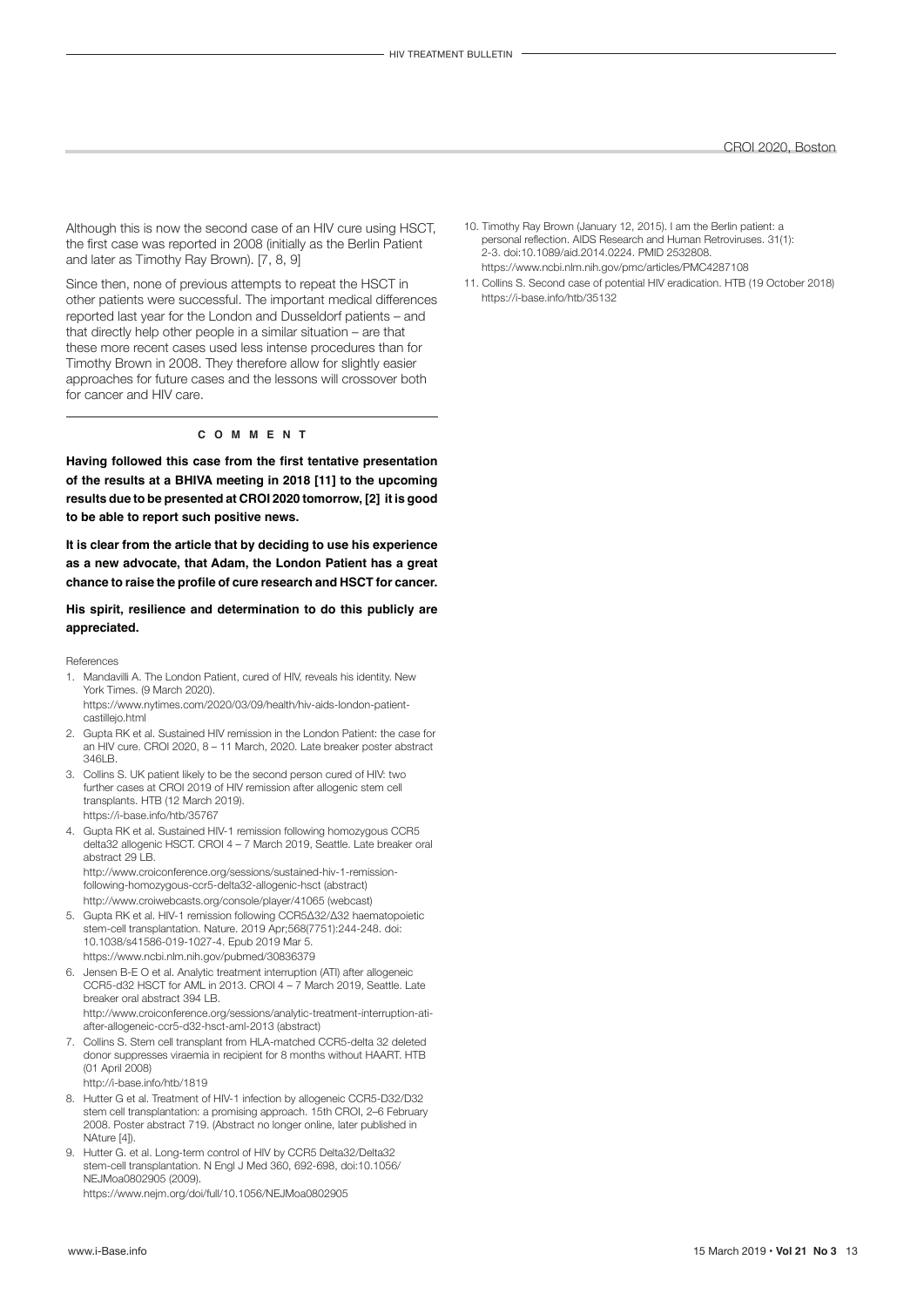## TREATMENT ACCESS

## **Dolutegravir/lamivudine FDC recommended by NHS England**

#### **Simon Collins, HIV i-Base**

On 12 March 2020 the [specialised commissioning](https://www.england.nhs.uk/publication/?filter-category=specialised-commissioning) document for dolutegravir/lamivudine was published.

The was after what is alwasy a long protracted process, even with the best intentions for faster access.

Doctors should now be able to prescriber this single-pill formulation, in line with prescribing guidelines.

#### Reference

NHS England. Dolutegravir / lamivudine for the treatment of Human Immunodeficiency Virus (HIV-1) infected adults and adolescents over 12 years of age

https://www.england.nhs.uk/publication/dolutegravir-lamivudine-for-thetreatment-of-human-immunodeficiency-virus-hiv-1-infected-adults-andadolescents-over-12-years-of-age

## DRUG INTERACTIONS

## **Drug-drug interactions and COVID-19**

#### **Simon Collins, HIV i-Base**

The Drug-Drug Interaction (DDI) services at Liverpool University have put together a summary of likely drug interactions with experimental COVID therapies.

Remdesivir is also completed but awaiting authorisation to use proprietary data.

Continued updates will be posted when available.

#### Reference

[http://www.covid19-druginteractions.org](https://30xlq.r.ag.d.sendibm3.com/mk/cl/f/d_NglNAXTfxjQdLd_WuGN97VWPoyif1zFhr3OipMiOPW6ULQkF3xg7LKeKmPpq1w9K4V2VledTq2v_k8wu9pW442dzPnuO66RBOXqubeIcKO3nKw4khhQcJaKxHa2IF61yJcaNmDUn7eNIzkmF1iCdhaCNOXhz72RjGfjIFZLIauGJMoUslWbm-uag)

## FUTURE MEETINGS

## **Conference listing 2020**

The following listing covers some of the most important upcoming HIV-related meetings and workshops.

Please check updates with these meeting for whether

#### **26th Annual BHIVA Conference (BHIVA 2020)**

27 – 29 April 2020, Manchester

www.bhiva.org

#### **INTEREST 2020**

5 – 8 May 2020, Windhoek, Namibia

https://virology.eventsair.com/interest-2020/registration/Site/Register

#### **21st International Workshop on Clinical Pharmacology of HIV, hepatitis, and other antiviral drugs**

13 – 15 May 2020 (TBC), New York

www.virology-education.com

#### **International Workshop on HIV Paediatrics 2020**

3 – 4 July, San Francisco tbc

www.virology-education.com

#### **Community Reclaiming the Global Response (HIV 2020)**

5 – 7 July 2020, Mexico City

https://www.hiv2020.org/registration

#### **23rd International AIDS Conference (AIDS 2020)**

6 – 10 July 2010, San Francisco and Santa Barbara www.aids2020.org

#### **23rd International Workshop on Co-morbidities and Adverse Drug Reactions in HIV (2020)**

12 – 13 September 2020, New York

https://www.intmedpress.com/comorbidities/default. cfm?itemtypeid=1&title=The%20Workshop

#### **HIV Glasgow Congress 2020**

4 – 7 October 2020

www.hivglasgow.org

#### **HIV Research for Prevention (HIV R4P 2020)**

11 – 15 October 2020, Cape Town

https://www.hivr4p.org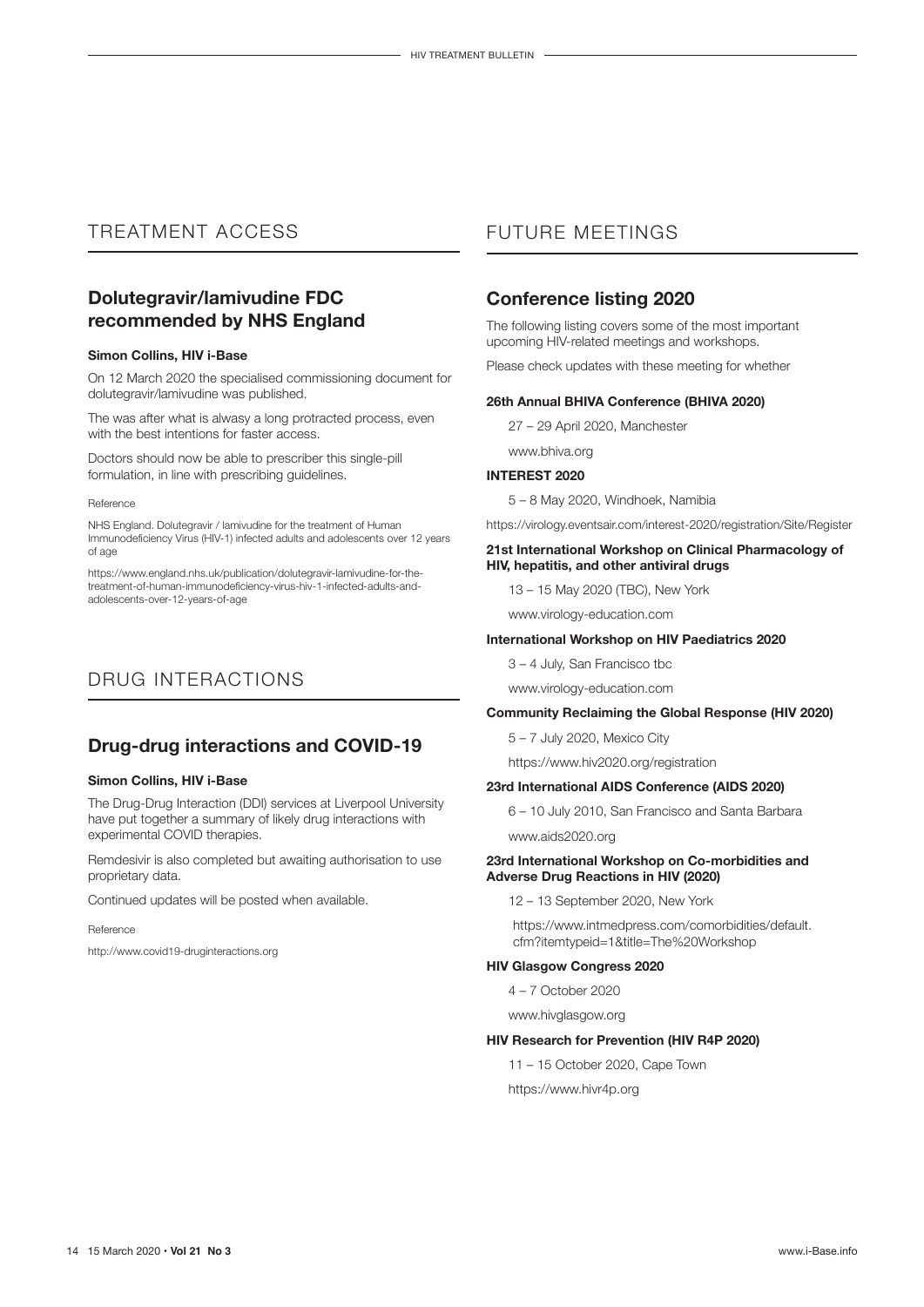## PUBLICATIONS & SERVICES FROM i-BASE

#### **i-Base website**

#### **All i-Base publications are available online, including editions of the treatment guides.**

#### http://www.i-Base.info

The site gives details about services including the UK Community Advisory Board (UK-CAB), our phone service and Q&A service, access to our archives and an extensive range of translated resources and links.

Publications and regular subscriptions can be ordered online.

The Q&A web pages enable people to ask questions about their own treatment:

http://www.i-base.info/qa

#### **i-Base treatment guides**

i-Base produces six booklets that comprehensively cover important aspects of treatment. Each guide is written in clear non-technical language. All guides are free to order individually or in bulk for use in clinics and are available online in web-page and PDF format.

http://www.i-base.info/guides

- Introduction to ART (October 2019)
- PrEP in the UK (November 2019)
- HIV testing and risks of sexual transmission (November 2019)
- Guide to HIV, pregnancy & women's health (April 2019)
- Guide to changing treatment and drug resistance (Jan 2018)
- HIV & quality of life: side effects & long-term health (Sept 2016)

#### **Pocket guides**

A series of pocket-size concertina folding leaflets that is designed to be a very simple and direct introduction to HIV treatment.

The five pocket leaflets are: Introduction to ART, HIV and pregnancy, ART and quality of life, UK guide to PrEP and HCV/ HIV coinfection.

The leaflets use simple statements and quotes about ART, with short URL links to web pages that have additional information in a similar easy format.



#### **U=U resources for UK clinics: free posters, postcards and factsheets**

i-Base have produced a new series of posters, postcards and leaflets to help raise awareness about U=U in clincs.

This project was developed with the Kobler Centre in London.

As with all i-Base material, these resources are all free to UK clinics.

Until our online order form is updated to include the U=U resources, more copies can be orded by email or fax.

email: subscriptions@i-base.org.uk

Fax: 0208 616 1250

Other i-Base resources can still be ordered online as usual.

http://i-base.info/forms/order.php

#### **Customise U=U posters for your clinic**

i-Base can customise U=U posters to include pictures of doctors. nurses, pharmacists, peer advocates or any other staff that would like to help publicise U=U.

Personalising these for your clinic is cheap and easy and might be an especially nice way to highlight the good news.

For further information please contact Roy Trevelion at i-Base:

roy.trevelion@i-Base.org.uk

#### **Order publications and subscribe online**

All publications can be ordered online for individual or bulk copies. All publications are free. Unfortunately bulk orders are only available free in the UK.

http://i-base.info/order